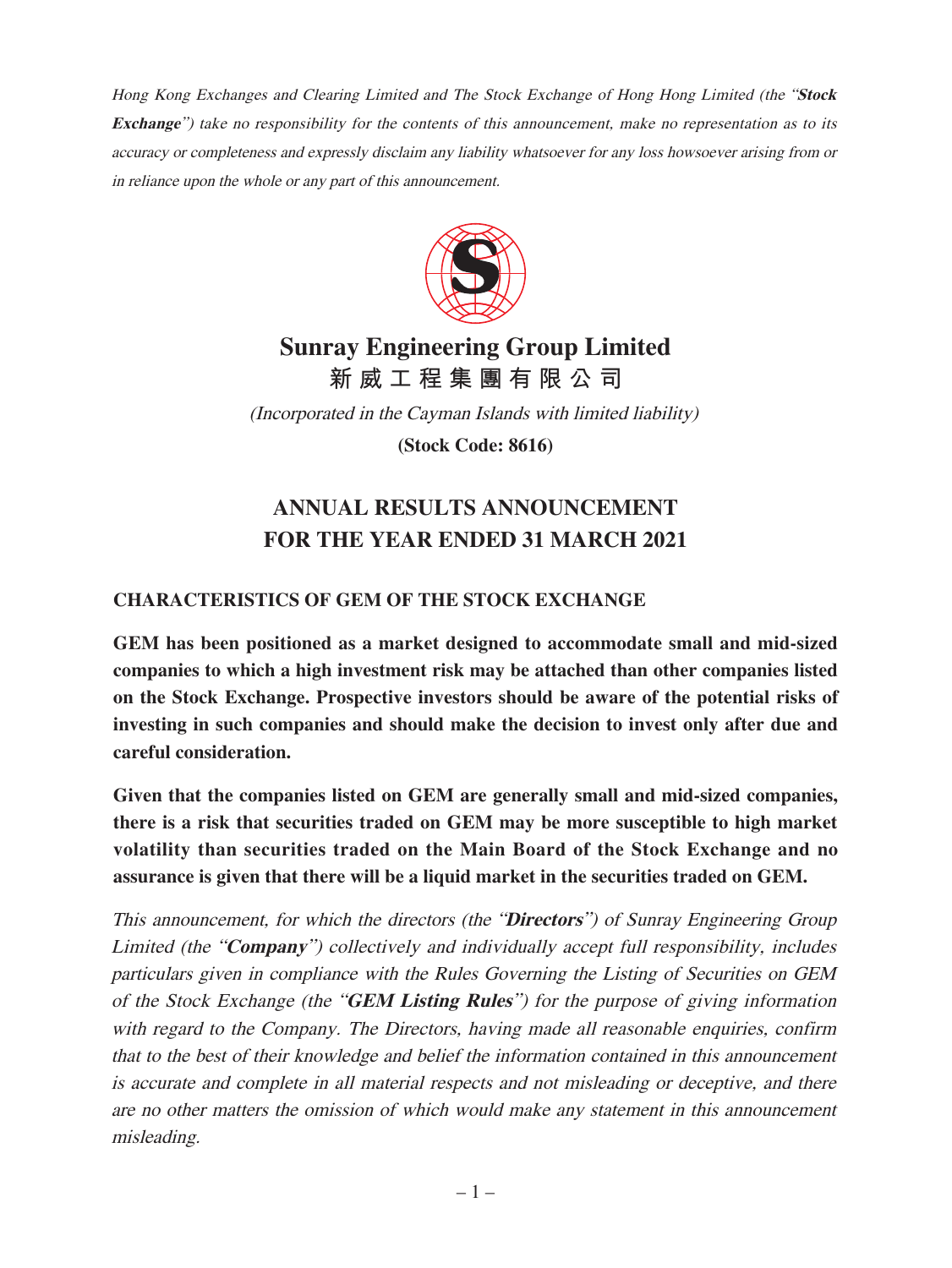#### **FINAL RESULTS**

The board of Directors (the "**Board**") of the Company is pleased to announce the audited consolidated results of the Company and its subsidiaries (collectively the "**Group**") for the year ended 31 March 2021, together with the comparative audited figures for the year ended 31 March 2020 as follows:

## **Consolidated Statement of Profit or Loss and Other Comprehensive Income**

For the year ended 31 March 2021

|                                                     | <b>Notes</b> | 2021            | 2020       |
|-----------------------------------------------------|--------------|-----------------|------------|
|                                                     |              | <b>HK\$'000</b> | HK\$'000   |
| Revenue                                             | 3            | 178,943         | 199,278    |
| Cost of sales and services                          |              | (120, 038)      | (121, 215) |
| Gross profit                                        |              | 58,905          | 78,063     |
| Other income                                        | 5            | 1,903           | 200        |
| Other gains and losses                              | 6            | 259             | (452)      |
| Impairment losses under expected credit loss model, |              |                 |            |
| net of reversal                                     | $\tau$       | (158)           | (1,283)    |
| Selling and distribution costs                      |              | (6,600)         | (5,875)    |
| Administrative expenses                             |              | (36,578)        | (31,084)   |
| Finance costs                                       | 8            | (116)           | (57)       |
| Listing expenses                                    |              | (926)           | (13,997)   |
| Profit before taxation                              | 9            | 16,689          | 25,515     |
| Income tax expense                                  | 10           | (4,247)         | (6, 135)   |
| Profit and total comprehensive income for the year  |              | 12,442          | 19,380     |
| Earnings per share                                  |              |                 |            |
| Basic (HK cents)                                    | 11           | 1.26            | 2.58       |
| Diluted (HK cents)                                  | 11           | 1.26            | N/A        |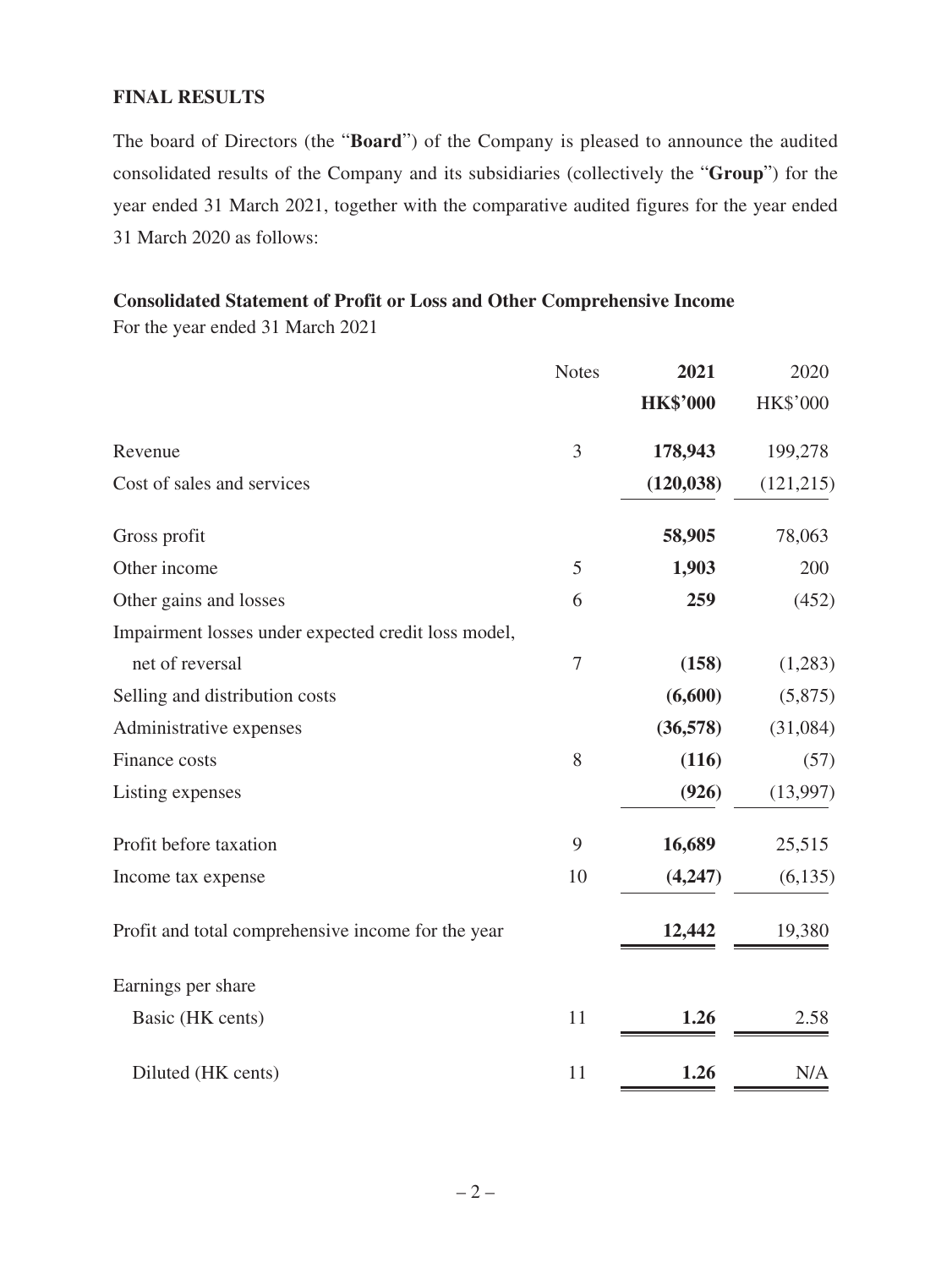#### **Consolidated Statement of Financial Position**

At 31 March 2021

|                                              | <b>Notes</b> | 2021<br><b>HK\$'000</b> | 2020<br>HK\$'000 |
|----------------------------------------------|--------------|-------------------------|------------------|
| <b>Non-current assets</b>                    |              |                         |                  |
| Property and equipment                       |              | 4,096                   | 4,362            |
| Right-of-use assets                          |              | 4,079                   | 1,612            |
| Rental and other deposits                    | 13           | 414                     | 256              |
|                                              |              | 8,589                   | 6,230            |
| <b>Current assets</b>                        |              |                         |                  |
| Inventories                                  |              | 9,457                   | 6,482            |
| Trade and other receivables                  | 13           | 26,606                  | 29,529           |
| Contract assets                              | 14           | 116,640                 | 102,488          |
| Tax recoverable                              |              | 1,064                   |                  |
| Pledged bank deposit                         |              | 818                     | 806              |
| Bank balances and cash                       |              | 57,777                  | 39,920           |
|                                              |              | 212,362                 | 179,225          |
| <b>Current liabilities</b>                   |              |                         |                  |
| Trade and other payables                     | 15           | 31,515                  | 42,025           |
| <b>Contract liabilities</b>                  | 14           | 11,608                  | 8,784            |
| Lease liabilities                            |              | 2,263                   | 953              |
| <b>Taxation payables</b>                     |              | 1,739                   | 8,915            |
|                                              |              | 47,125                  | 60,677           |
| <b>Net current assets</b>                    |              | 165,237                 | 118,548          |
| <b>Total assets less current liabilities</b> |              | 173,826                 | 124,778          |
| <b>Non-current liabilities</b>               |              |                         |                  |
| Lease liabilities                            |              | 1,930                   | 699              |
| Deferred tax liabilities                     |              | 698                     | 578              |
|                                              |              | 2,628                   | 1,277            |
| <b>Net assets</b>                            |              | 171,198                 | 123,501          |
| <b>Capital and reserves</b>                  |              |                         |                  |
| Share capital                                |              | 10,000                  | _#               |
| Reserves                                     |              | 161,198                 | 123,501          |
| <b>Total equity</b>                          |              | 171,198                 | 123,501          |

# Less than HK\$1,000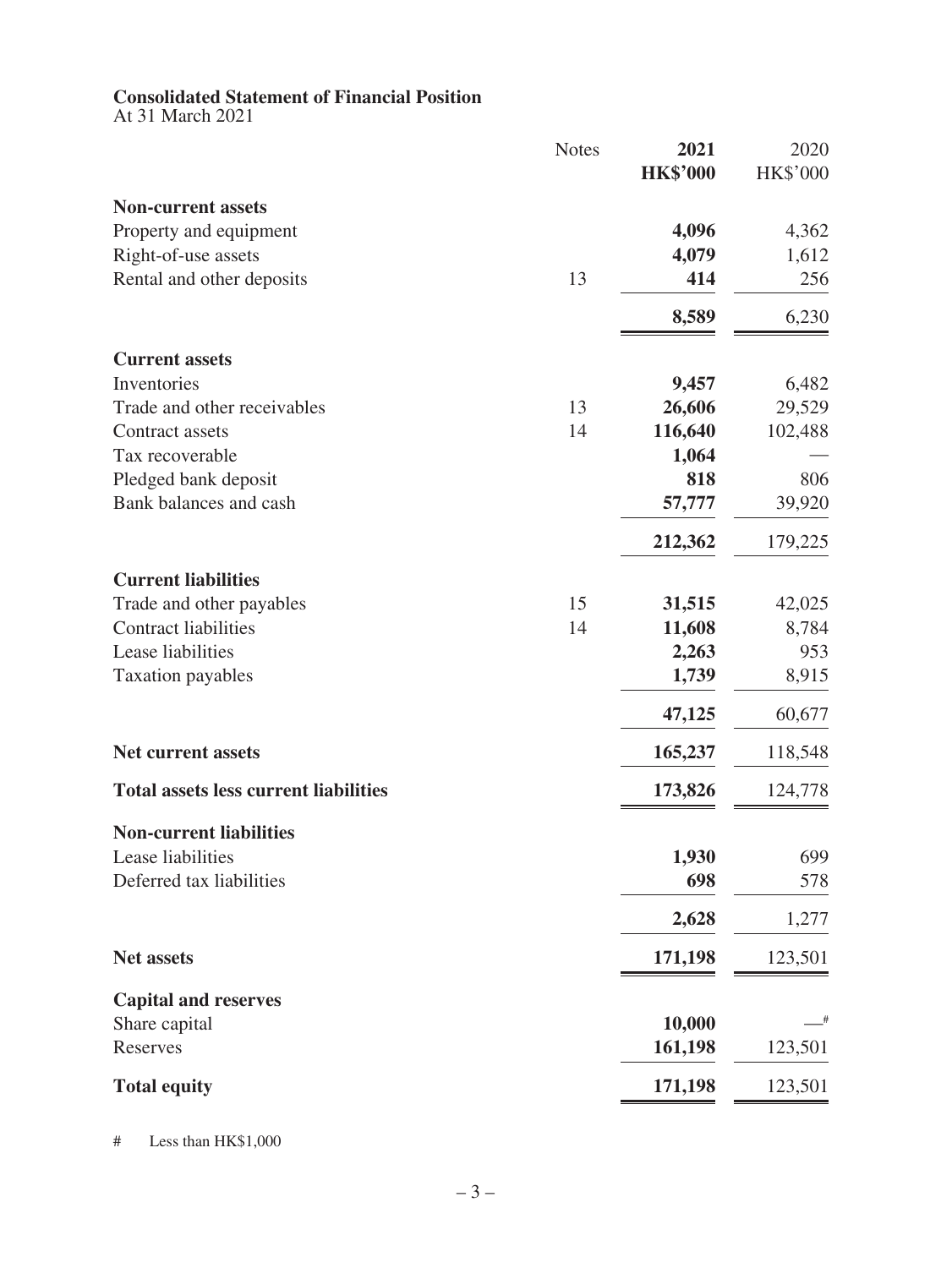#### **Consolidated Statement of Changes in Equity**

For the year ended 31 March 2021

|                                            |                                            |                                            |                                                 |                                            | <b>Attributable to owners of the Company</b> |                                               |                                 |
|--------------------------------------------|--------------------------------------------|--------------------------------------------|-------------------------------------------------|--------------------------------------------|----------------------------------------------|-----------------------------------------------|---------------------------------|
|                                            | <b>Share</b><br>capital<br><b>HK\$'000</b> | <b>Share</b><br>premium<br><b>HK\$'000</b> | Legal<br>reserve<br><b>HK\$'000</b><br>(Note i) | <b>Other</b><br>reserve<br><b>HK\$'000</b> | Capital<br>contribution<br><b>HK\$'000</b>   | <b>Retained</b><br>profits<br><b>HK\$'000</b> | <b>Total</b><br><b>HK\$'000</b> |
|                                            |                                            |                                            |                                                 |                                            |                                              |                                               |                                 |
| At 1 April 2019                            |                                            |                                            | 24                                              | 49                                         | 36,724                                       | 67,324                                        | 104,121                         |
| Profit and other comprehensive             |                                            |                                            |                                                 |                                            |                                              |                                               |                                 |
| income for the year                        |                                            |                                            |                                                 |                                            |                                              | 19,380                                        | 19,380                          |
| At 31 March 2020                           |                                            |                                            | 24                                              | 49                                         | 36,724                                       | 86,704                                        | 123,501                         |
| Profit and other comprehensive income      |                                            |                                            |                                                 |                                            |                                              |                                               |                                 |
| for the year                               |                                            |                                            |                                                 |                                            |                                              | 12,442                                        | 12,442                          |
| 2020 final dividend paid (Note 12)         |                                            |                                            |                                                 |                                            |                                              | (5,800)                                       | (5,800)                         |
| Issue of shares upon share offer (Note ii) | 2,500                                      | 57,500                                     |                                                 |                                            |                                              |                                               | 60,000                          |
| Share issuance costs (Note ii)             |                                            | (18, 945)                                  |                                                 |                                            |                                              |                                               | (18,945)                        |
| Capitalisation issue (Note iii)            | 7,500                                      | (7,500)                                    |                                                 |                                            |                                              |                                               |                                 |
| At 31 March 2021                           | 10,000                                     | 31,055                                     | 24                                              | 49                                         | 36,724                                       | 93,346                                        | 171,198                         |

Notes:

- (i) In accordance with the Article 377 of the Commercial Code of Macau Special Administrative Region, the subsidiaries registered in Macau are required to transfer part of their profits of the accounting period of not less than 25% to legal reserve, until the amount reaches an amount equal to half of the respective share capital.
- (ii) On 23 April 2020, the Company issued a total of 250,000,000 new shares of par value of HK\$0.01 each at offer price of HK\$0.24 per share, by way of the public offer and placing. Of the gross total proceeds of HK\$60,000,000, HK\$2,500,000 representing the par value was credited to the Company's share capital, and HK\$57,500,000 before reduction of issue costs of HK\$18,945,000, was credited to the share premium account.
- (iii) The Company capitalised an amount of HK\$7,499,999.99 standing to the credit of the share premium account of the Company towards paying in full at par a total of 749,999,999 shares for allotment and issue to the shareholders of the Company on 23 April 2020 (the "Capitalisation Issue"). Such shares rank pari passu in all respects with the then existing issued shares of the Company.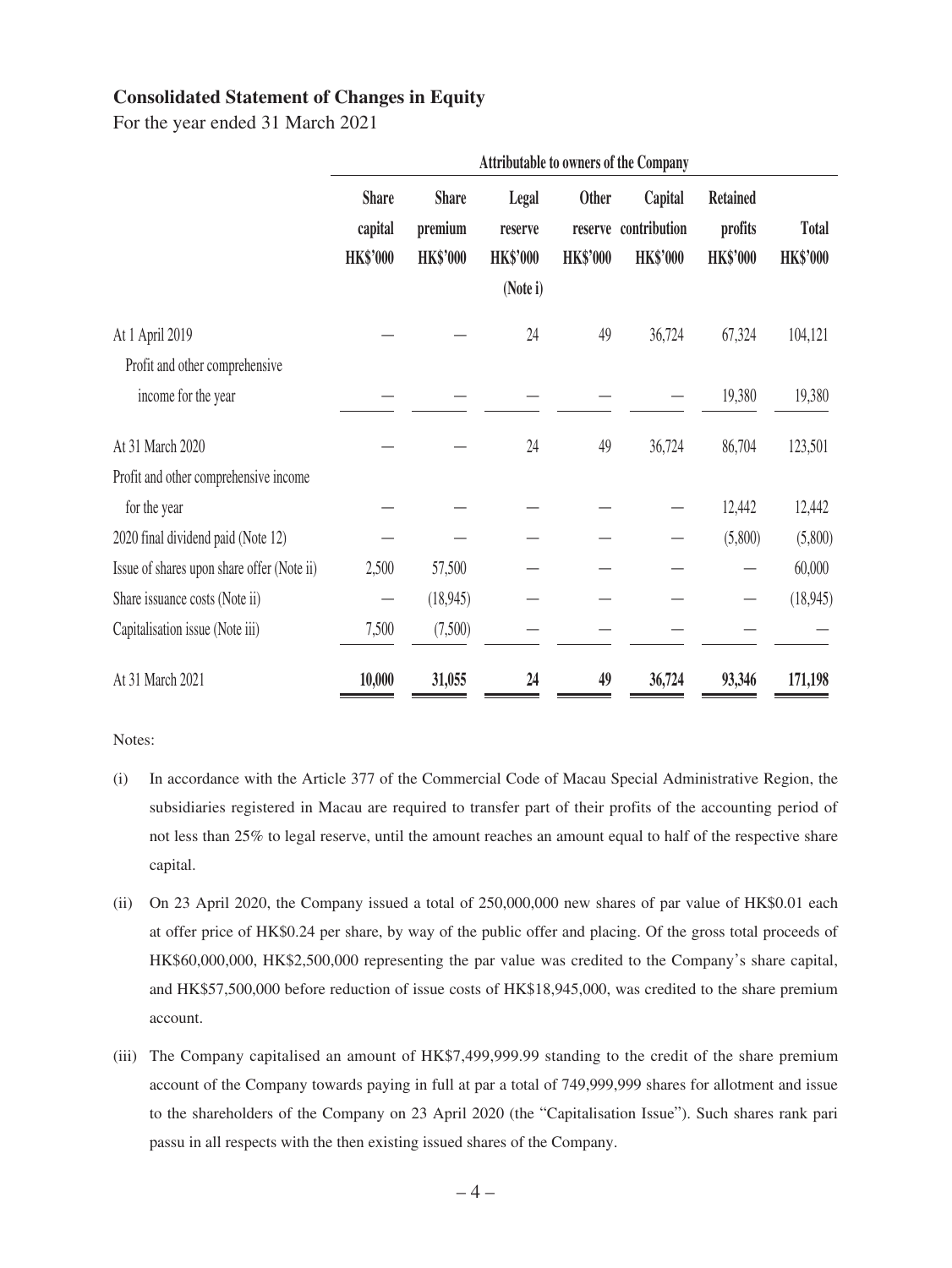#### **Notes:**

## **1. Basis of preparation and presentation of consolidated financial statements**

The consolidated financial statements have been prepared based on the accounting policies in accordance with Hong Kong Financial Reporting Standards ("**HKFRSs**") issued by the Hong Kong Institute of Certified Public Accountants ("**HKICPA**").

## **2. Application of new and amendments to HKFRSs**

#### **Amendments to HKFRSs that are mandatorily effective for the current year**

In the current year, the Group has applied the "Amendments to References to the Conceptual Framework in HKFRS Standards" and the following amendments to HKFRSs issued by the HKICPA for the first time, which are mandatorily effective for the Group's annual periods beginning on or after 1 April 2020 for the preparation of the consolidated financial statements:

| Amendments to HKAS 1   | Definition of Material         |
|------------------------|--------------------------------|
| and HKAS 8             |                                |
| Amendments to HKFRS 3  | Definition of a Business       |
| Amendments to HKFRS 9. | Interest Rate Benchmark Reform |
| HKAS 39 and HKFRS 7    |                                |

The application of the "Amendments to References to the Conceptual Framework in HKFRS Standards" and the amendments to HKFRSs in the current year had no material impact on the Group's financial positions and performance for the current and prior years and/or on the disclosures set out in these consolidated financial statements.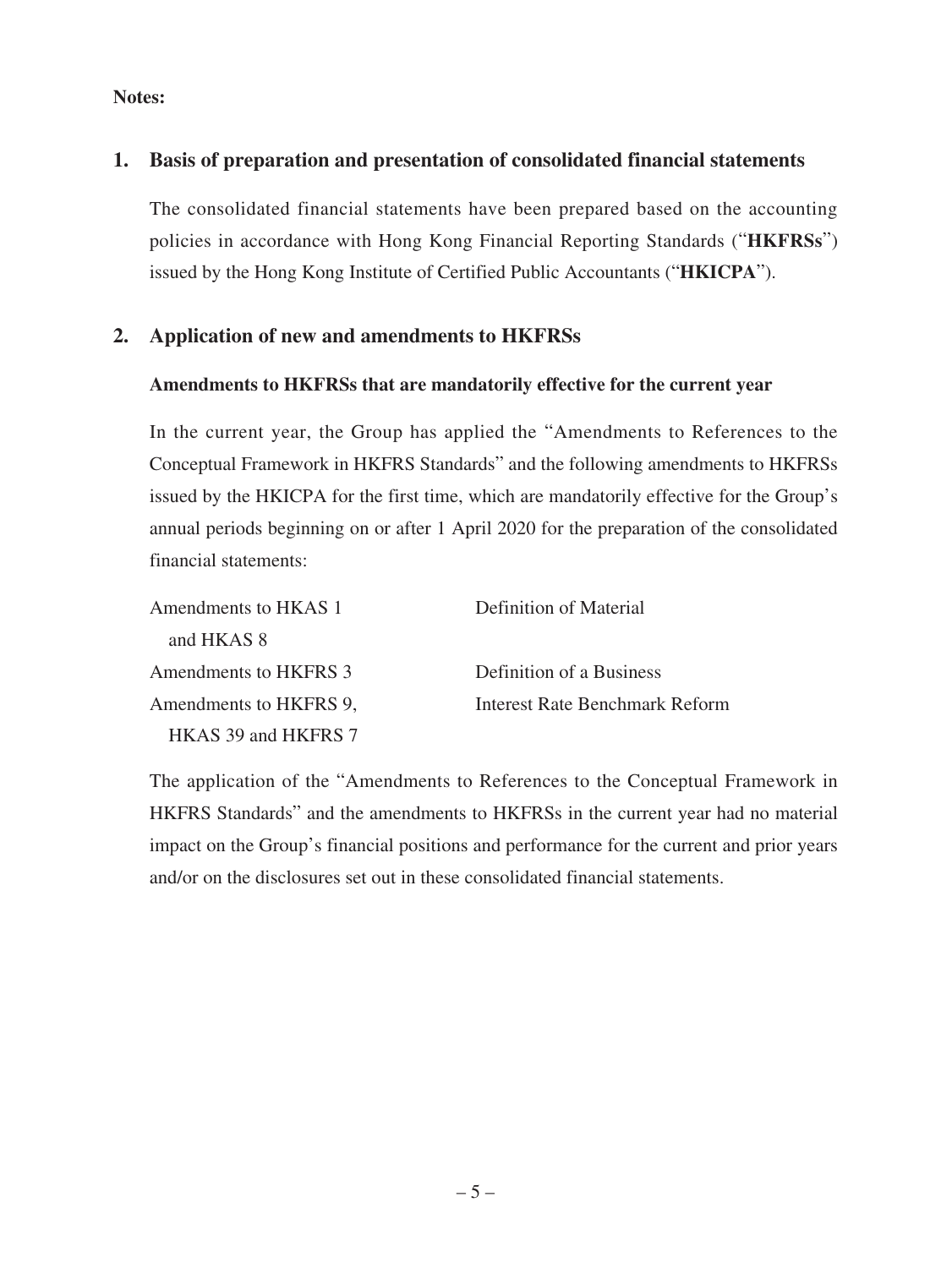#### **New and amendments to HKFRSs in issue but not yet effective**

The Group has not early applied the following new and amendments to HKFRSs that have been issued but are not yet effective:

| <b>HKFRS 17</b>                   | Insurance Contracts and the related Amendments <sup>5</sup>    |
|-----------------------------------|----------------------------------------------------------------|
| Amendments to HKFRS 3             | Reference to the Conceptual Framework <sup>4</sup>             |
| Amendments to HKFRS 9,            | Interest Rate Benchmark Reform - Phase 2 <sup>2</sup>          |
| HKAS 39, HKFRS 7,                 |                                                                |
| HKFRS 4 and HKFRS 16              |                                                                |
| Amendments to HKFRS 10            | Sale or Contribution of Assets between an Investor             |
| and HKAS 28                       | and its Associate or Joint Venture <sup>6</sup>                |
| Amendment to HKFRS 16             | Covid-19-Related Rent Concessions <sup>1</sup>                 |
| Amendment to HKFRS 16             | Covid-19-Related Rent Concessions beyond                       |
|                                   | 30 June 2021 <sup>3</sup>                                      |
| Amendments to HKAS 1              | Classification of Liabilities as Current or                    |
|                                   | Non-current and related amendments to                          |
|                                   | Hong Kong Interpretation $5 (2020)^5$                          |
| Amendments to HKAS 1 and          | Disclosure of Accounting Policies <sup>5</sup>                 |
| <b>HKFRS</b> Practice Statement 2 |                                                                |
| Amendments to HKAS 8              | Definition of Accounting Estimates <sup>5</sup>                |
| Amendments to HKAS 12             | Deferred Tax related to Assets and Liabilities                 |
|                                   | arising from a Single Transaction <sup>5</sup>                 |
| Amendments to HKAS 16             | Property, Plant and Equipment - Proceeds                       |
|                                   | before Intended Use <sup>4</sup>                               |
| Amendments to HKAS 37             | Onerous Contracts - Cost of Fulfilling a Contract <sup>4</sup> |
| Amendments to HKFRSs              | Annual Improvements to HKFRSs 2018 - 2020 <sup>4</sup>         |

<sup>1</sup> Effective for annual periods beginning on or after 1 June 2020

- <sup>2</sup> Effective for annual periods beginning on or after 1 January 2021
- <sup>3</sup> Effective for annual periods beginning on or after 1 April 2021
- 4 Effective for annual periods beginning on or after 1 January 2022
- <sup>5</sup> Effective for annual periods beginning on or after 1 January 2023
- <sup>6</sup> Effective for annual periods beginning on or after a date to be determined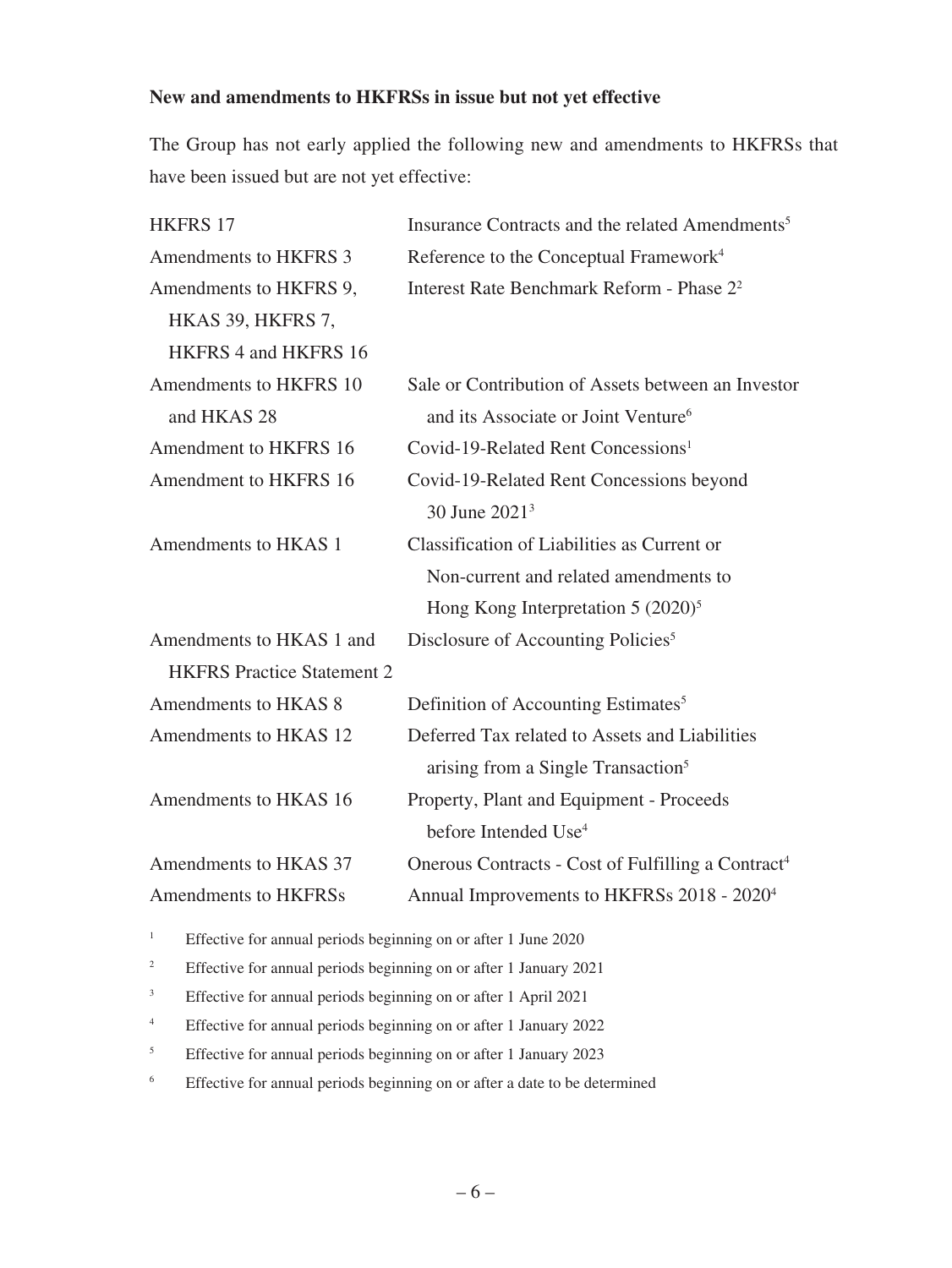The Directors anticipate that the application of some of these new and amendments to HKFRSs may have effect on the Group's financial performance and positions and/or the disclosures set out in the consolidated financial statements.

#### **3. Revenue**

Revenue represents the fair value of amounts received and receivable from provision of building protection works and supply of building protection products.

An analysis of the Group's revenue is as follows:

| 2021            | 2020            |
|-----------------|-----------------|
| <b>HK\$'000</b> | <b>HK\$'000</b> |
|                 |                 |
|                 |                 |
| 28,981          | 55,819          |
| 51,172          | 22,558          |
| 30,023          | 42,225          |
| 110,176         | 120,602         |
|                 |                 |
| 68,767          | 78,676          |
| 178,943         | 199,278         |
|                 |                 |

Note: Community facilities include hospitals, police offices, museums, sports centres and other community facilities.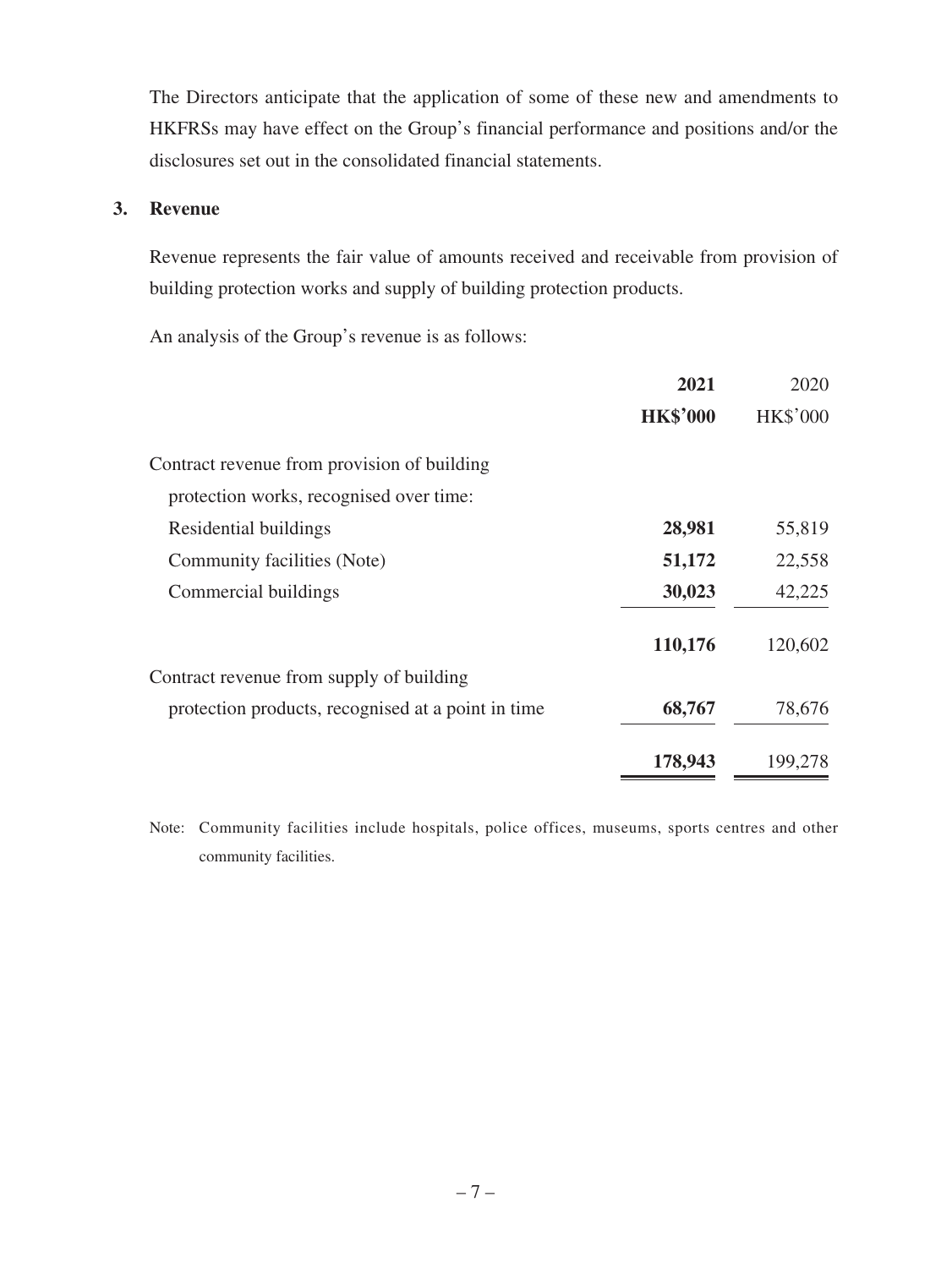All the Group's provision of building protection works are made directly with customers which are mainly construction companies and contractors in Hong Kong. The period of building protection works normally varies from 1 to 4 years. The customers for supply of building protection products are mainly located in Hong Kong and Macau.

### **4. Segment information**

Operating segments are identified on the basis of internal reports about components of the Group that are regularly reviewed by the chief operating decision maker (the "**CODM**"), being Mr. Lam Ka Wing ("**Mr. Lam**"), in order for CODM to allocate resources and assess performance. No operating segments identified by the CODM have been aggregated in arriving at the reporting segments of the Group.

Specifically, the Group's reporting and operating segments under HKFRS 8 "Operating Segments" are as follows:

- ‧ Provision of building protection works; and
- Supply of building protection products.

The CODM makes decisions according to the operating results of each segment. No analysis of segment assets and segment liabilities is presented as the CODM does not regularly review such information for the purposes of resources allocation and performance assessment. Therefore, only segment revenue and segment results are presented.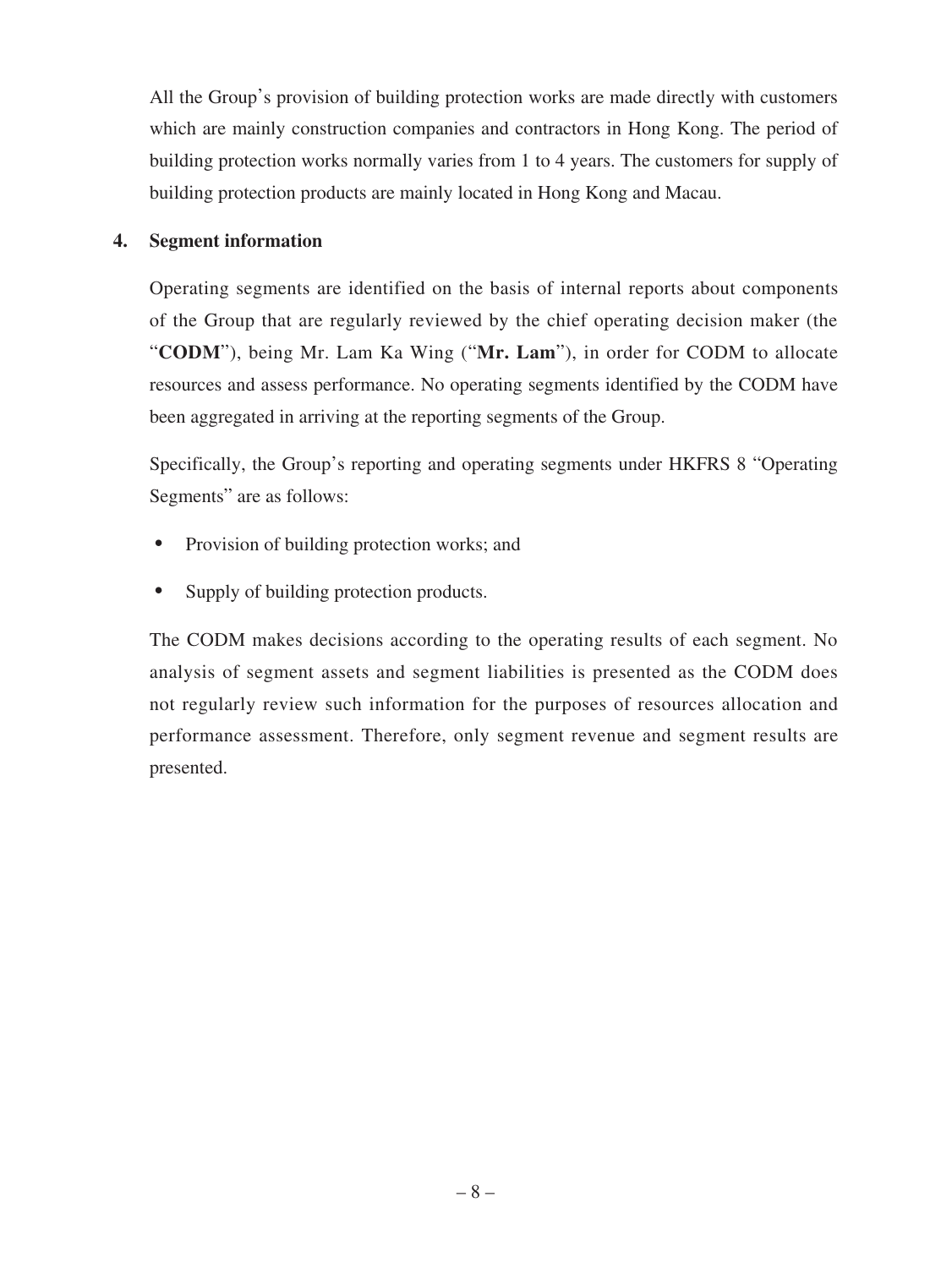## **Segment revenue and results**

The following is an analysis of the Group's revenue and results by operating segments:

# **For the year ended 31 March 2021**

| of building<br>protection<br>works<br><b>HK\$'000</b> | <b>Supply of</b><br>building<br>protection<br>products<br><b>HK\$'000</b> | <b>Total</b><br><b>HK\$'000</b> |
|-------------------------------------------------------|---------------------------------------------------------------------------|---------------------------------|
| 110,176                                               | 68,767                                                                    | 178,943                         |
| 29,393                                                | 29,512                                                                    | 58,905                          |
|                                                       |                                                                           | 1,903                           |
|                                                       |                                                                           | 259                             |
|                                                       |                                                                           |                                 |
|                                                       |                                                                           | (158)                           |
|                                                       |                                                                           | (6,600)                         |
|                                                       |                                                                           | (36,578)                        |
|                                                       |                                                                           | (116)                           |
|                                                       |                                                                           | (926)                           |
|                                                       |                                                                           | 16,689                          |
|                                                       | <b>Provision</b>                                                          |                                 |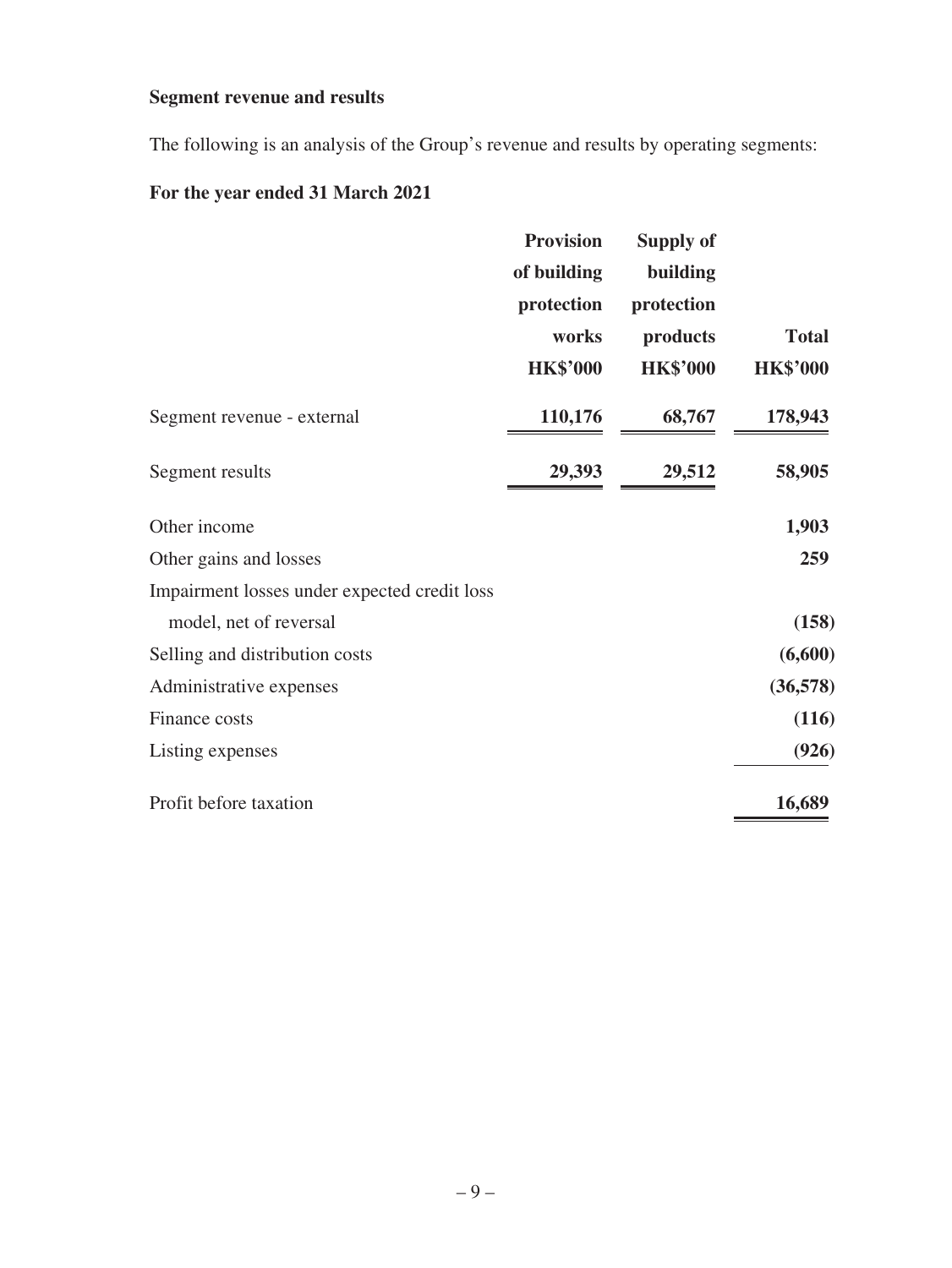| For the year ended 31 March 2020 |  |  |  |
|----------------------------------|--|--|--|
|----------------------------------|--|--|--|

|                                    | Provision       | Supply of       |                 |
|------------------------------------|-----------------|-----------------|-----------------|
|                                    | of building     | building        |                 |
|                                    | protection      | protection      |                 |
|                                    | works           | products        | Total           |
|                                    | <b>HK\$'000</b> | <b>HK\$'000</b> | <b>HK\$'000</b> |
| Segment revenue - external         | 120,602         | 78,676          | 199,278         |
| Segment results                    | 42,633          | 35,430          | 78,063          |
| Other income                       |                 |                 | 200             |
| Other gains and losses             |                 |                 | (452)           |
| Impairment losses under ECL model, |                 |                 |                 |
| net of reversal                    |                 |                 | (1,283)         |
| Selling and distribution costs     |                 |                 | (5,875)         |
| Administrative expenses            |                 |                 | (31,084)        |
| Finance costs                      |                 |                 | (57)            |
| Listing expenses                   |                 |                 | (13,997)        |
| Profit before taxation             |                 |                 | 25,515          |

The accounting policies of the operating and reportable segments are the same as the Group's accounting policies. Segment results represent the profit before tax earned by each segment without allocation of other income, other gains and losses, impairment losses under expected credit loss ("**ECL**") model, net of reversal, selling and distribution costs, administrative expenses, finance costs and listing expenses. This is the measure reported to the CODM for the purposes of resources allocation and assessment of segment performance.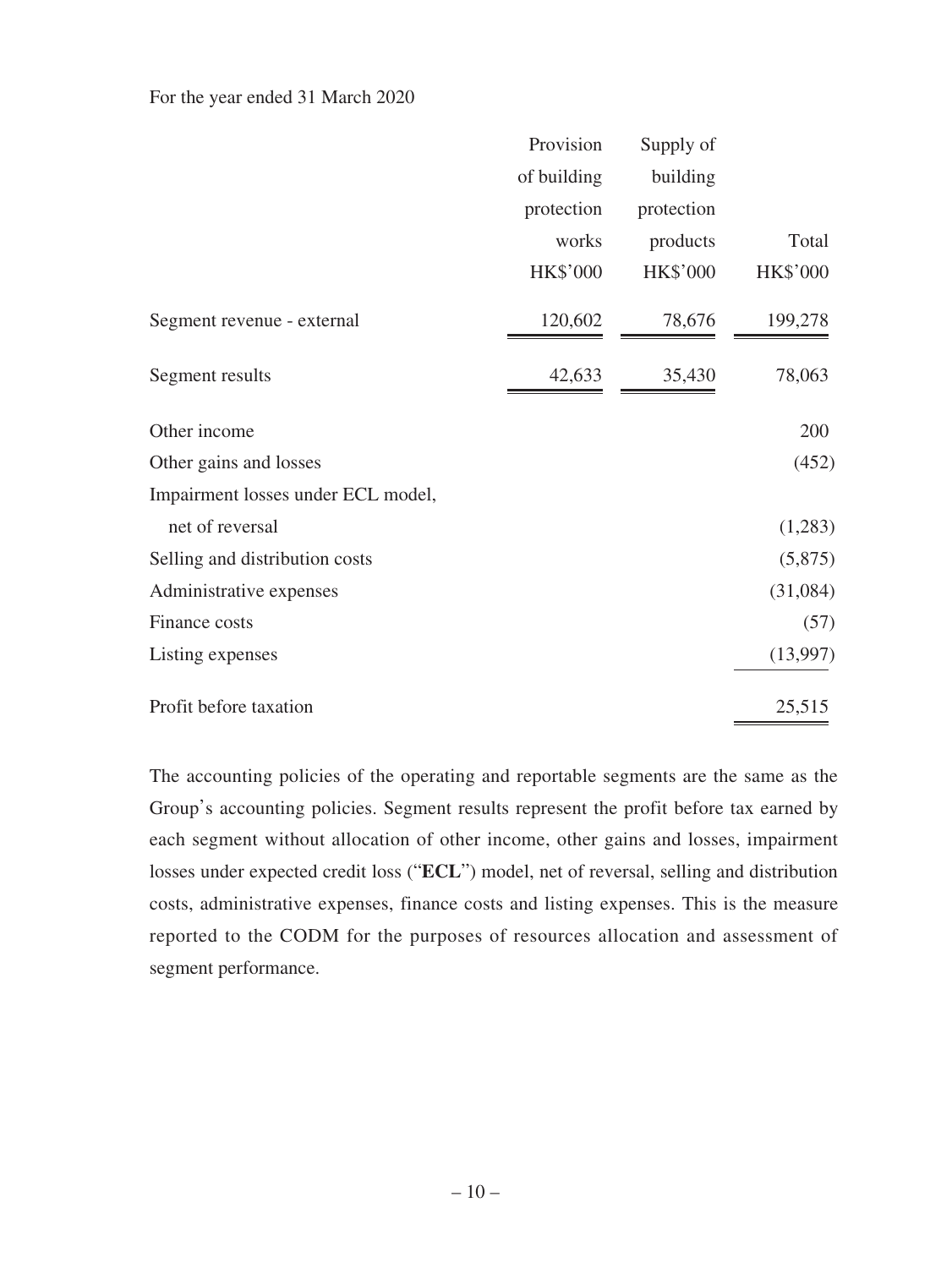#### **Geographical information**

The Group's operations are located in Hong Kong and Macau. Analysis of the Group's revenue by geographical location is detailed below:

|           | 2021            | 2020     |
|-----------|-----------------|----------|
|           | <b>HK\$'000</b> | HK\$'000 |
| Hong Kong | 164,202         | 173,757  |
| Macau     | 14,741          | 25,521   |
|           | 178,943         | 199,278  |

The Group's non-current assets, excluding financial assets, are substantially situated in Hong Kong.

#### **Information about major customers**

Revenue from customers individually contributing over 10% of total revenue of the Group during the year are as follows:

|                                             | 2021            | 2020            |
|---------------------------------------------|-----------------|-----------------|
|                                             | <b>HK\$'000</b> | <b>HK\$'000</b> |
| Provision of building protection works      |                 |                 |
| and supply of building protection products: |                 |                 |
| Customer A                                  | 44,780          | $N/A^*$         |
| Customer B                                  | $N/A^*$         | 42,267          |

\* Revenue from this customer was less than 10% of the total revenue for the year.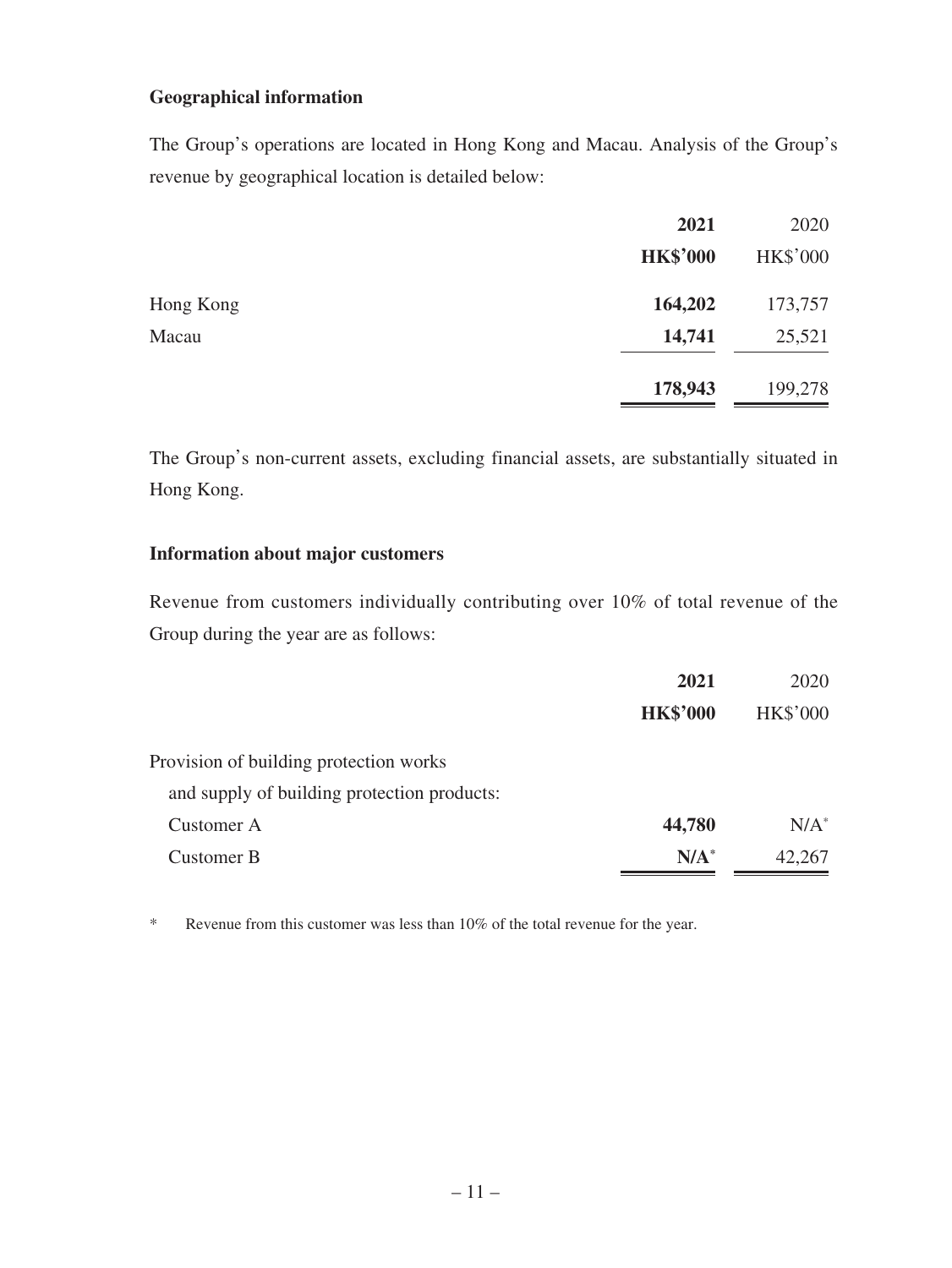## **5. Other income**

|                             | 2021            | 2020            |
|-----------------------------|-----------------|-----------------|
|                             | <b>HK\$'000</b> | <b>HK\$'000</b> |
| Bank interest income        | 31              | 55              |
| Government subsidies (Note) | 1,833           |                 |
| Sundry income               | 39              | 145             |
|                             | 1,903           | 200             |

Note: The government subsidies recognised during the year ended 31 March 2021 are mainly related to the Employment Support Scheme in respect of COVID-19-related subsidies from Hong Kong Government.

## **6. Other gains and losses**

|                                                         | 2021            | 2020            |
|---------------------------------------------------------|-----------------|-----------------|
|                                                         | <b>HK\$'000</b> | <b>HK\$'000</b> |
| Net exchange gain (loss)                                | 480             | (451)           |
| Loss on disposal of property and equipment              | (229)           | (1)             |
| Gain arising from early termination of a lease contract | 8               |                 |
|                                                         | 259             | (452)           |

## **7. Impairment losses under expected credit loss model, net of reversal**

|                                                 | 2021<br><b>HK\$'000</b> | 2020<br><b>HK\$'000</b> |
|-------------------------------------------------|-------------------------|-------------------------|
| Net impairment losses (reversed) recognised on: |                         |                         |
| - trade receivables                             | (3)                     | (5)                     |
| - contract assets                               | <b>161</b>              | 1,288                   |
|                                                 | 158                     | 1,283                   |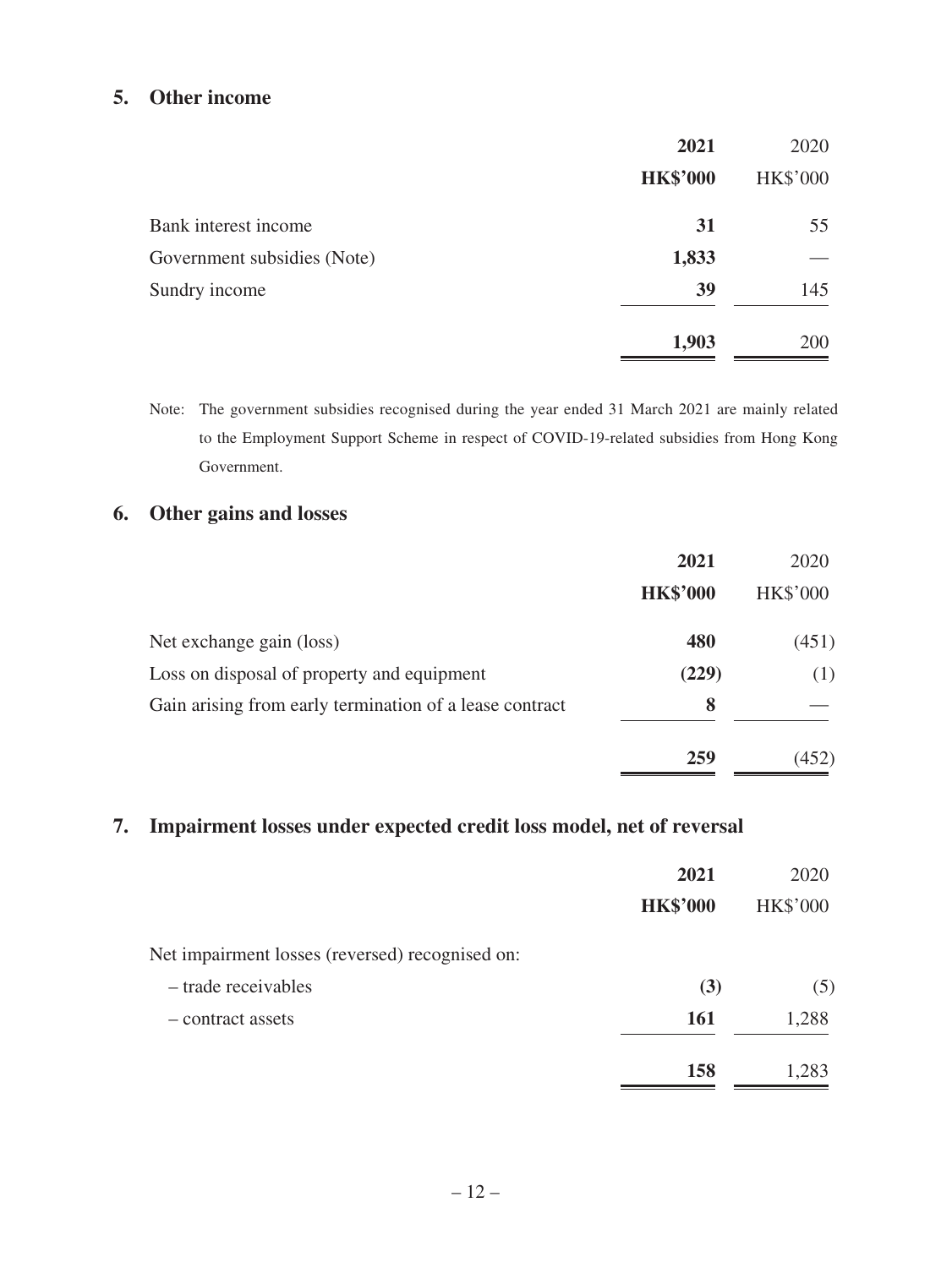# **8. Finance costs**

|    |                                                            | 2021            | 2020            |
|----|------------------------------------------------------------|-----------------|-----------------|
|    |                                                            | <b>HK\$'000</b> | <b>HK\$'000</b> |
|    | Interest expenses on lease liabilities                     | 116             | 57              |
| 9. | <b>Profit before taxation</b>                              |                 |                 |
|    |                                                            | 2021            | 2020            |
|    |                                                            | <b>HK\$'000</b> | <b>HK\$'000</b> |
|    | Profit before taxation has been arrived at after charging: |                 |                 |
|    | Directors' emoluments                                      | 9,239           | 5,996           |
|    | Other staff costs                                          | 28,153          | 22,241          |
|    | Retirement benefit schemes contributions for other staff   | 896             | 604             |
|    | Total staff costs                                          | 38,288          | 28,841          |
|    | Auditor's remuneration                                     | 1,280           | 1,280           |
|    | Variable lease payments in respect of land and             |                 |                 |
|    | buildings which are not included in the                    |                 |                 |
|    | measurement of lease liabilities (Note)                    | 2,242           | 2,005           |
|    | Cost of inventories recognised as an expense               | 77,961          | 84,353          |
|    | Depreciation of property and equipment                     | 1,445           | 1,717           |
|    | Depreciation of right-of-use assets                        | 2,118           | 2,122           |

Note: The variable lease payments for certain warehouses are determined according to predetermined unit cost and the usage of storage units of respective warehouses pursuant to terms and conditions that are set out in respective rental agreements.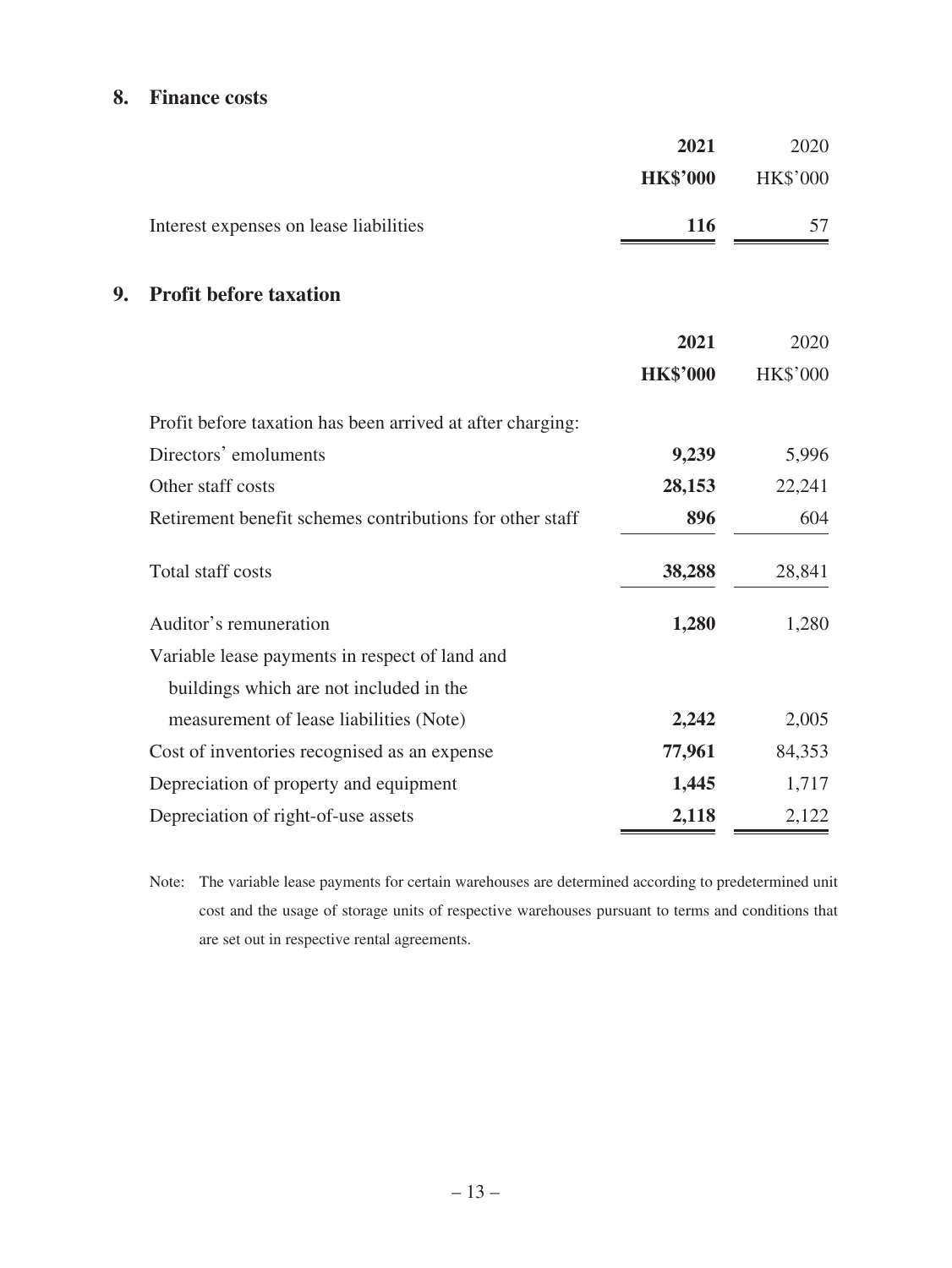#### **10. Income tax expense**

|                              | 2021            | 2020            |
|------------------------------|-----------------|-----------------|
|                              | <b>HK\$'000</b> | <b>HK\$'000</b> |
| The tax charge comprises:    |                 |                 |
| Hong Kong Profits Tax        |                 |                 |
| Current tax                  | 4,371           | 6,359           |
| Overprovision in prior years | (244)           |                 |
|                              | 4,127           | 6,359           |
| Deferred tax charge (credit) | 120             | (224)           |
|                              | 4,247           | 6,135           |

Hong Kong Profits Tax is calculated at 16.5% of the estimated assessable profits for both years.

No provision for Macau Complementary Tax ("**CT**") is made as the Group has no estimated assessable profits exceeding Macau Pataca 600,000 for both years.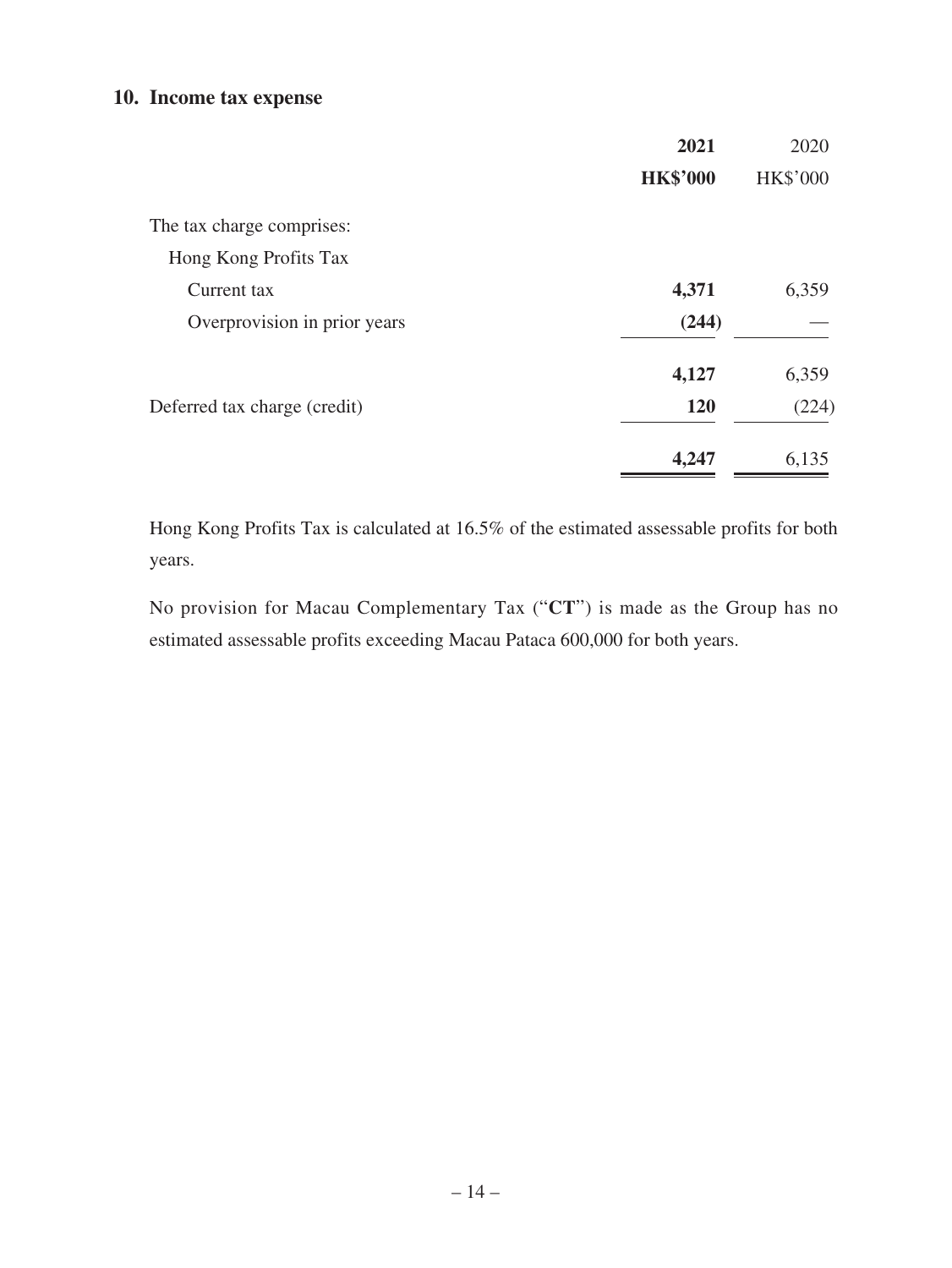The income tax expense for the year can be reconciled to the profit before taxation in the consolidated statement of profit or loss and other comprehensive income as follows:

|                                                       | 2021            | 2020            |
|-------------------------------------------------------|-----------------|-----------------|
|                                                       | <b>HK\$'000</b> | <b>HK\$'000</b> |
| Profit before taxation                                | 16,689          | 25,515          |
| Tax at Hong Kong Profits Tax rate of 16.5%            | 2,754           | 4,210           |
| Tax effect of expenses not deductible for tax purpose | 2,320           | 2,588           |
| Tax effect of income not taxable for tax purpose      | (364)           | (463)           |
| Tax concession                                        | (30)            | (60)            |
| Tax effect on two-tiered profits tax rates            | (165)           | (165)           |
| Tax effect of tax exemption under CT                  | (70)            | (79)            |
| Overprovision in prior years                          | (244)           |                 |
| Others                                                | 46              | 104             |
| Income tax expense                                    | 4,247           | 6,135           |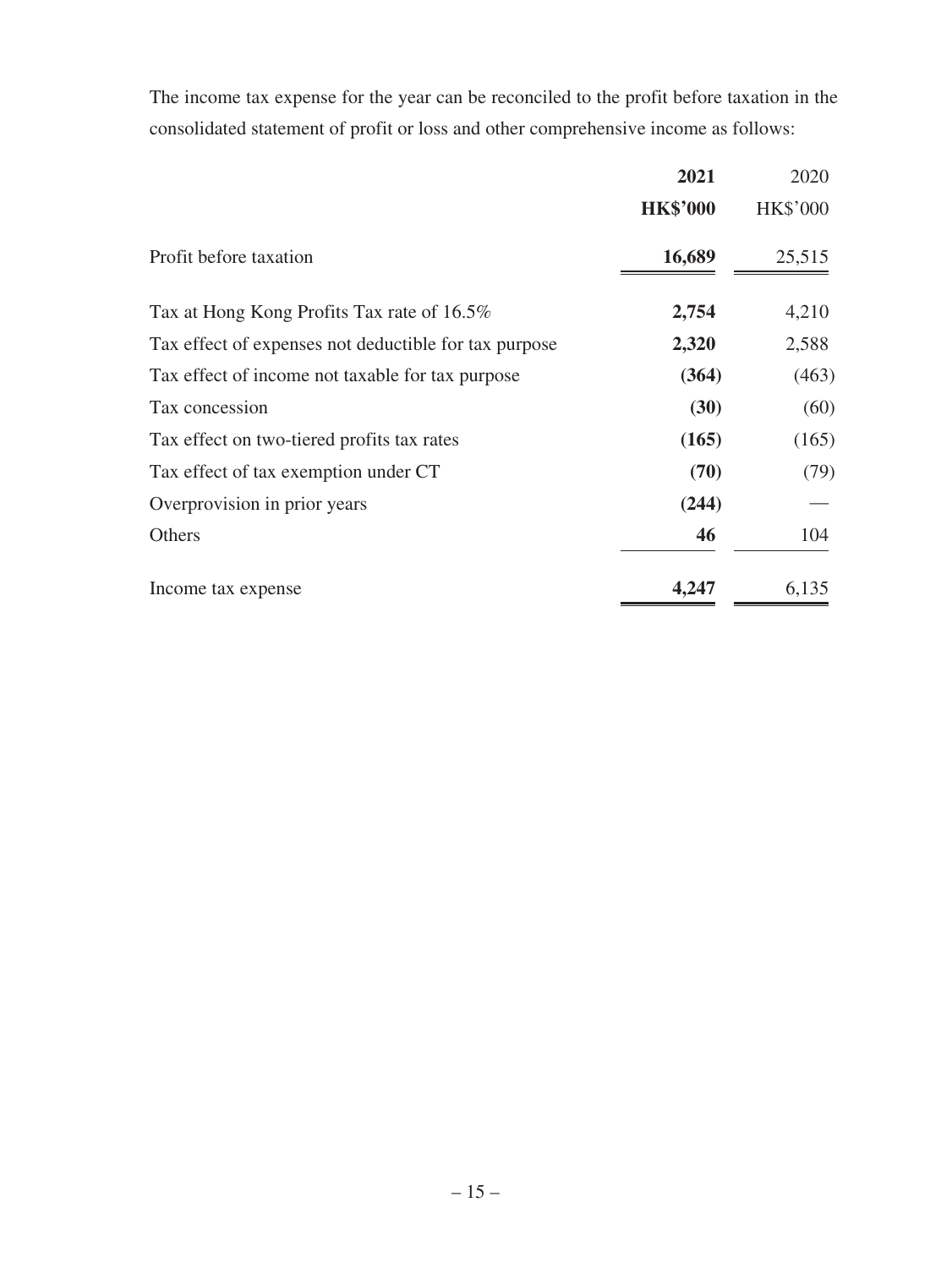## **11. Earnings per share**

The calculation of basic and diluted earnings per share attributable to owners of the Company is based on the following data:

|                                                           | 2021            | 2020            |
|-----------------------------------------------------------|-----------------|-----------------|
|                                                           | <b>HK\$'000</b> | <b>HK\$'000</b> |
| Earnings:                                                 |                 |                 |
| Earnings for the purpose of calculating basic and diluted |                 |                 |
| earnings per share (profit for the year attributable to   |                 |                 |
| owners of the Company)                                    | 12,442          | 19,380          |
|                                                           | "000"           | 000'            |
| Number of shares (Note):                                  |                 |                 |
| Weighted average number of ordinary shares for            |                 |                 |
| the purpose of calculating basic earnings per share       | 984,932         | 750,000         |
| Effect of dilutive potential ordinary shares:             |                 |                 |
| Offer size adjustment options                             |                 | N/A             |
| Weighted average number of ordinary shares for the        |                 |                 |
| purpose of calculating diluted earnings per share         | 984,932         | N/A             |

Note: The weighted average number of ordinary shares of the Company for the purpose of calculating basic earnings per share for the year ended 31 March 2020 had been determined on the assumption that the capitalisation issue as described in note 25 has been effective on 1 April 2019.

No diluted earnings per share was presented for the year ended 31 March 2020 as the Group had no potential ordinary shares in issue during the year ended 31 March 2020.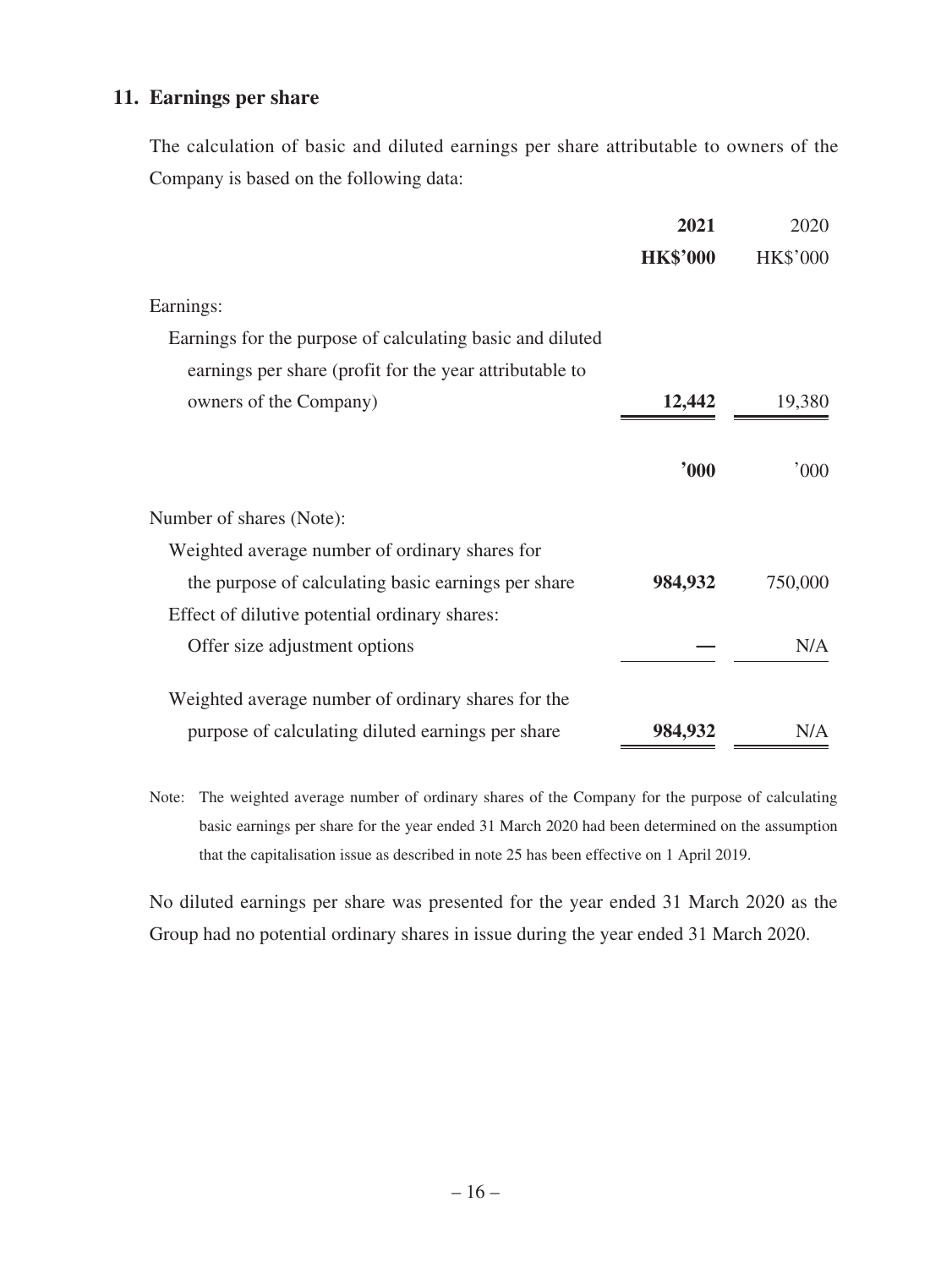# **12. Dividends**

|                                                        | 2021            | 2020            |
|--------------------------------------------------------|-----------------|-----------------|
|                                                        | <b>HK\$'000</b> | <b>HK\$'000</b> |
| Dividends recognised on distributions during the year: |                 |                 |
| 2020 final dividend of 0.58 HK cents per share         | 5,800           |                 |

No dividend was proposed by the directors of the Company in respect of year ended 31 March 2021 or subsequent to 31 March 2021.

## **13. Trade and other receivables**

|                                                           | 2021            | 2020     |
|-----------------------------------------------------------|-----------------|----------|
|                                                           | <b>HK\$'000</b> | HK\$'000 |
| Trade receivables                                         | 25,466          | 23,524   |
| Less: Allowance for impairment                            | (117)           | (207)    |
|                                                           | 25,349          | 23,317   |
| Deferred issue costs                                      |                 | 5,157    |
| Other receivables                                         | 404             | 413      |
| Prepayment and deposits                                   | 1,267           | 868      |
| Prepaid listing expenses                                  |                 | 30       |
|                                                           | 27,020          | 29,785   |
| Less: Rental and other deposits classified as non-current |                 |          |
| portion                                                   | (414)           | (256)    |
| Current portion                                           | 26,606          | 29,529   |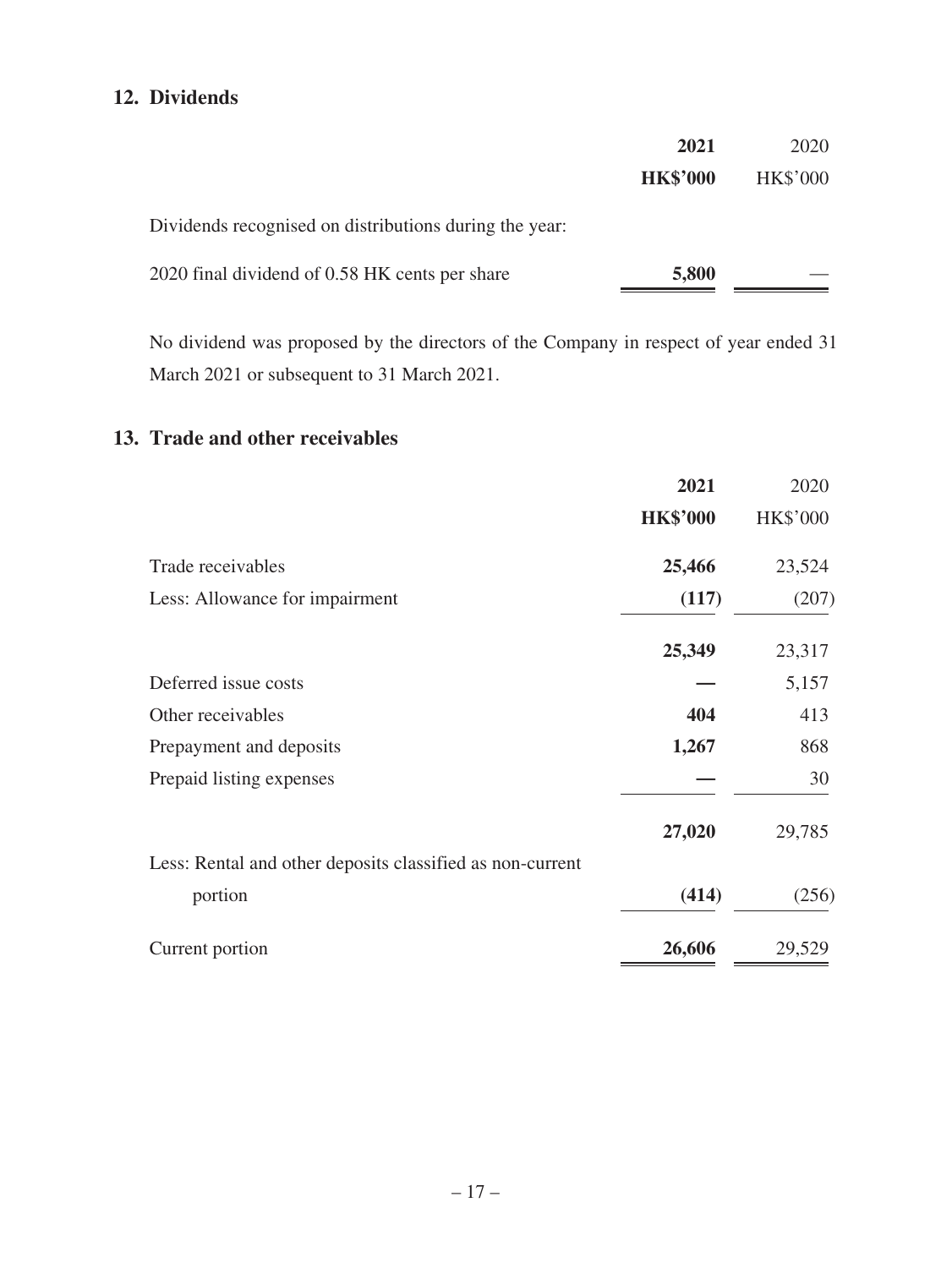As at 1 April 2019, the carrying amount of trade receivables is HK\$14,929,000, net of allowance for impairment of HK\$212,000.

Trade receivables represent the amounts receivable, after deduction of retention receivables. For provision of building protection works, the trade receivables usually fall due within 14 to 30 days after the work is certified. For supply of building protection products, the Group normally allows a credit period ranging from 15 to 30 days to its customers.

The following is an ageing analysis of trade receivables, net of loss allowance, presented based on the approval dates of work certified or dates of invoices at the end of the reporting period.

|                 | 2021            | 2020            |
|-----------------|-----------------|-----------------|
|                 | <b>HK\$'000</b> | <b>HK\$'000</b> |
| 0 to 30 days    | 15,240          | 7,222           |
| 31 to 90 days   | 6,736           | 12,824          |
| 91 to 180 days  | 560             | 454             |
| 181 to 365 days | 681             | 189             |
| Over 365 days   | 2,132           | 2,628           |
|                 | 25,349          | 23,317          |

Before accepting any new customer, the Group assesses the potential customer's credit quality and defines credit limits by customers. Recoverability of the trade receivables is reviewed by the management of the Group regularly.

In addition, the management of the Group is of the opinion that no event of default occurred for trade receivables past due over 90 days as the balances are still considered fully recoverable based on the management's historical experience on the settlement pattern from these customers.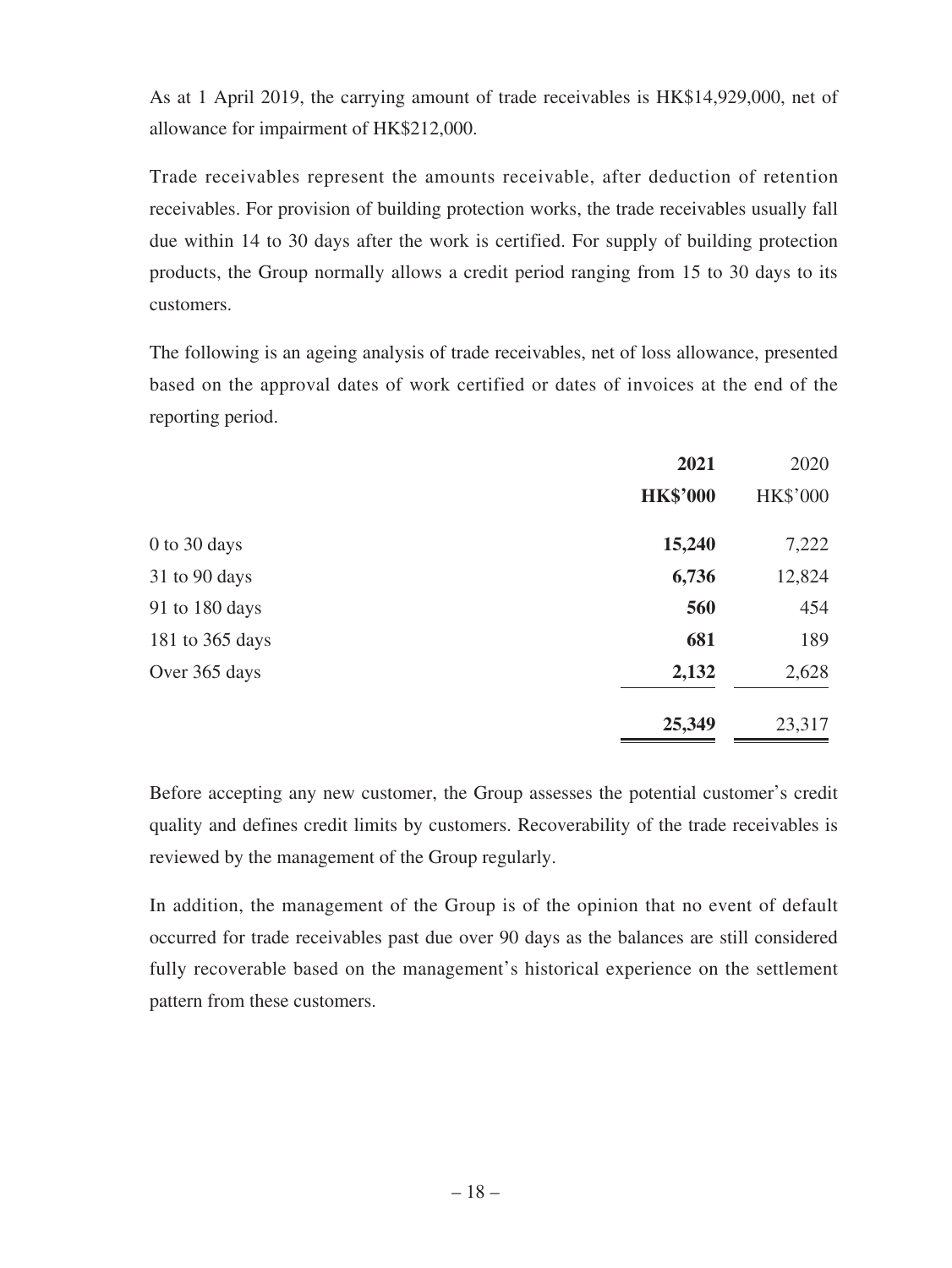The Group applies the simplified approach to provide for ECL prescribed by HKFRS 9.

For the other receivables including rental deposits, allowance for impairment was insignificant and thus negligible to be made since the management of the Group considers the probability of default is minimal after assessing the counterparties' financial background and creditability.

## **14. Contract assets/liabilities**

|                                                          | 2021            | 2020            |
|----------------------------------------------------------|-----------------|-----------------|
|                                                          | <b>HK\$'000</b> | <b>HK\$'000</b> |
| Analysed on a gross basis of:                            |                 |                 |
| Contract assets - provision of building protection works | 117,084         | 104,326         |
| Less: Allowance for impairment                           | (444)           | (1,838)         |
|                                                          | 116,640         | 102,488         |
| <b>Contract liabilities</b>                              |                 |                 |
| - provision of building protection works                 | (10, 151)       | (7, 849)        |
| - supply of building protection products                 | (1,457)         | (935)           |
|                                                          | (11,608)        | (8, 784)        |

As at 1 April 2019, the carrying amount of contract assets is HK\$70,116,000, net of allowance for impairment of HK\$550,000.

As at 31 March 2021, included in carrying amounts of contract assets are retention receivables of HK\$19,788,000 (2020: HK\$17,168,000), net of loss allowance of HK\$89,000 (2020: HK\$974,000).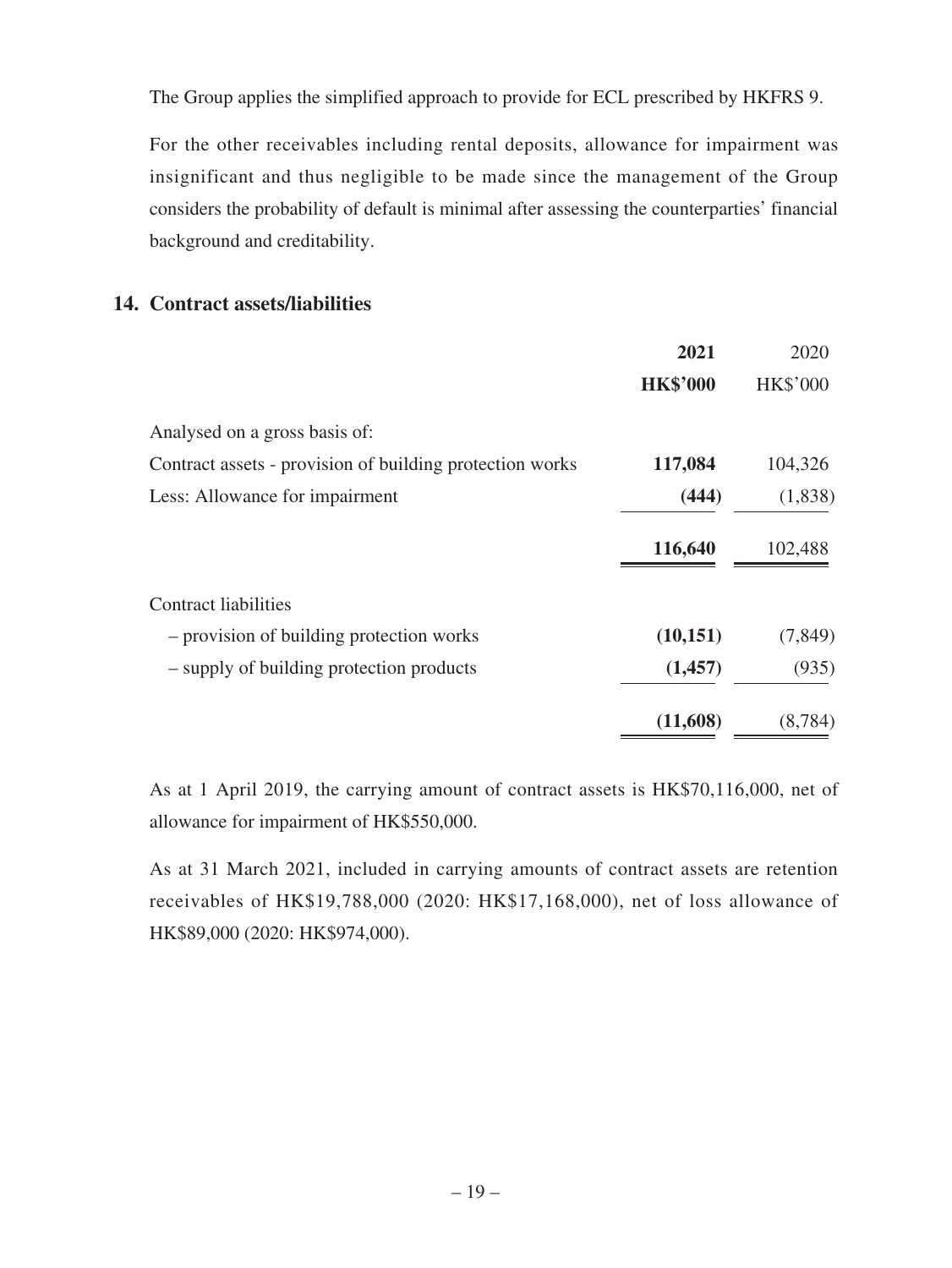Retention receivables represent the money retained by the Group's customers to secure the due performance of the contracts. The customers normally withhold 10% of the certified amount payable to the Group as retention money (accumulated up to maximum 5% of contract sum), 50% of which is normally recoverable upon completion of respective project and the remaining 50% is recoverable after the completion of defect liability period of the relevant contracts or in accordance with the terms specified in the relevant contracts, ranging from 1 year to 2 years from the date of completion of respective projects. The amount is unsecured and interest-free.

The retention receivables, net of loss allowance, included in contract assets are to be settled, based on the expiry of the defect liability period of the relevant contracts or in accordance with the terms specified in the relevant contracts, at the end of the reporting period as follows:

|                 | 2021            | 2020     |
|-----------------|-----------------|----------|
|                 | <b>HK\$'000</b> | HK\$'000 |
| Within one year | 1,915           | 2,125    |
| After one year  | 17,873          | 15,043   |
|                 | 19,788          | 17,168   |

As at 1 April 2018, the carrying amount of contract liabilities was HK\$10,763,000.

At the end of the reporting period, contract liabilities represent advanced payments from customers for unsatisfied performance obligations and are recognised as revenue when the Group performs its obligations under the contracts which are expected to be satisfied within one year.

The changes in contract assets and liabilities are due to i) changes in the progress of contracting works when the Group satisfies the performance obligations under the contracts, or ii) reclassification to trade receivables when the Group has unconditional right to the consideration.

The Group applies the simplified approach to provide for ECL prescribed by HKFRS 9.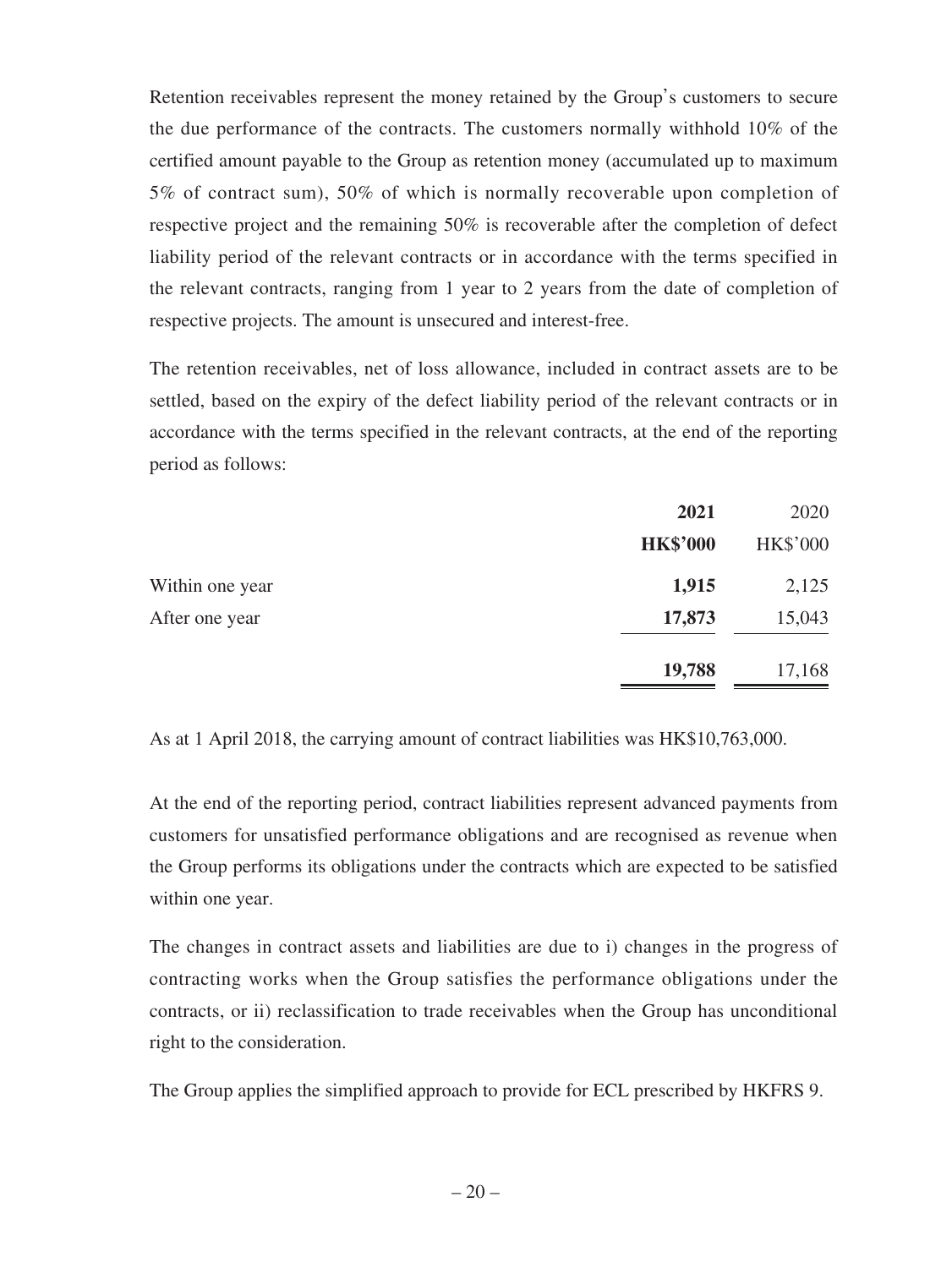# **15. Trade and other payables**

|                                          | 2021            | 2020            |
|------------------------------------------|-----------------|-----------------|
|                                          | <b>HK\$'000</b> | <b>HK\$'000</b> |
| Trade payables                           | 19,479          | 20,477          |
| Retention payables                       | 4,339           | 4,332           |
| Accrued expenses                         | 2,484           | 2,896           |
| Accrued staff costs                      | 5,213           | 6,707           |
| Accrued listing expenses and issue costs |                 | 7,613           |
|                                          | 31,515          | 42,025          |

The following is an ageing analysis of trade payables based on the invoice date at the end of the reporting period:

|                | 2021            | 2020     |
|----------------|-----------------|----------|
|                | <b>HK\$'000</b> | HK\$'000 |
| Within 30 days | 14,194          | 7,647    |
| 31 to 90 days  | 2,241           | 9,014    |
| Over 90 days   | 3,044           | 3,816    |
|                | 19,479          | 20,477   |

The credit period of trade payables ranges from 30 to 90 days.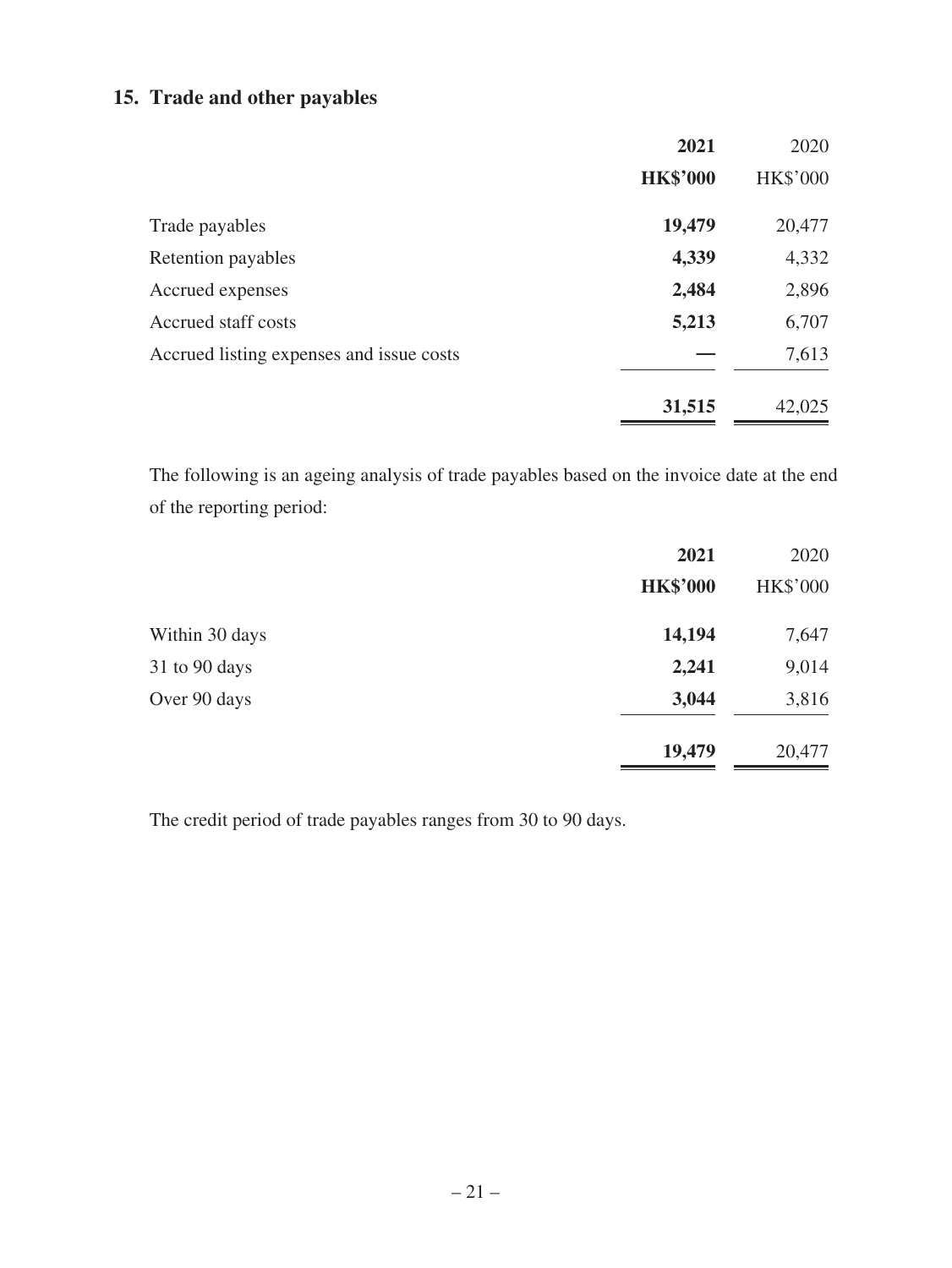Retention payables to sub-contractors of contract works are interest-free and payable by the Group after the completion of maintenance period of the relevant contracts or in accordance with the terms specified in the relevant contracts for a period of generally 12 months after completion of the relevant works.

The retention payables are to be settled, based on the expiry of maintenance period, at the end of each reporting period as follows:

|                 | 2021            | 2020     |
|-----------------|-----------------|----------|
|                 | <b>HK\$'000</b> | HK\$'000 |
| Within one year | 1,570           | 1,454    |
| After one year  | 2,769           | 2,878    |
|                 | 4,339           | 4,332    |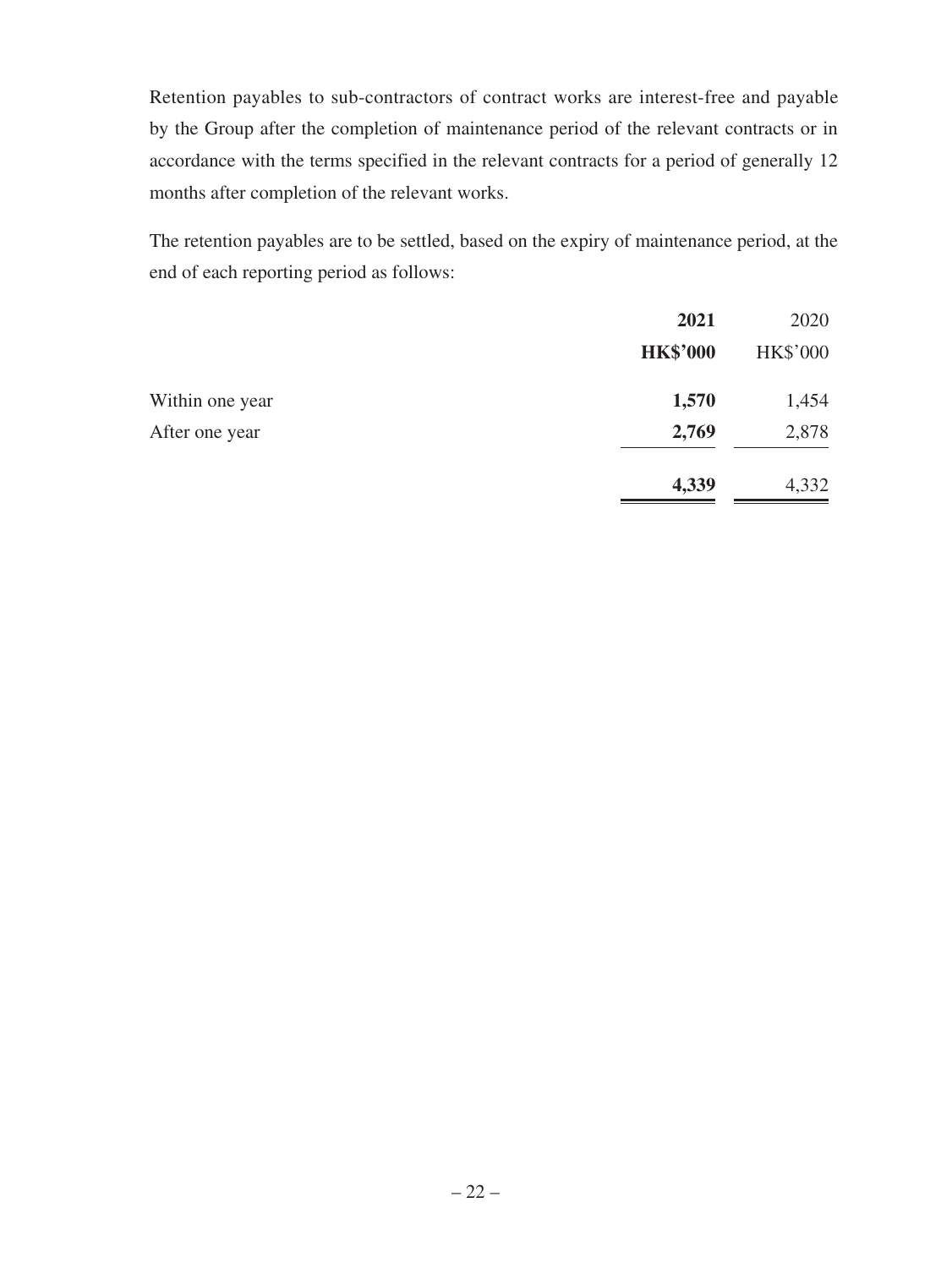# **MANAGEMENT DISCUSSION AND ANALYSIS**

Management of the Group has continued to utilise our professional and committed workforce and financial resources to achieve maximum return to our shareholders.

### **Business Review**

The Group is a Hong Kong-based building protection solution provider and our solutions integrate the provision of building protection works; and the supply of building protection products. Building protection works generally refer to the selection and use of appropriate building protection products in a building for protection against water, thermal, acoustic and fire.

The Group's building protection works focus on waterproofing works; and are complemented by flooring works and joint sealant works.

The supply of building protection products refer to identifying, sourcing, promoting and distributing suitable building protection products to our customers to meet their varying needs and requirements. The building protection products supplied by us include waterproofing products, tiling products, flooring and other products.

During the year ended 31 March 2021, the Group had taken up 265 projects with an original contract sum of approximately HK\$595.6 million in which the Group had completed 24 projects with an original contract sum of approximately HK\$44.1 million. As at 31 March 2021, the Group had 242 contracts in progress with an original contract sum of approximately HK\$551.5 million.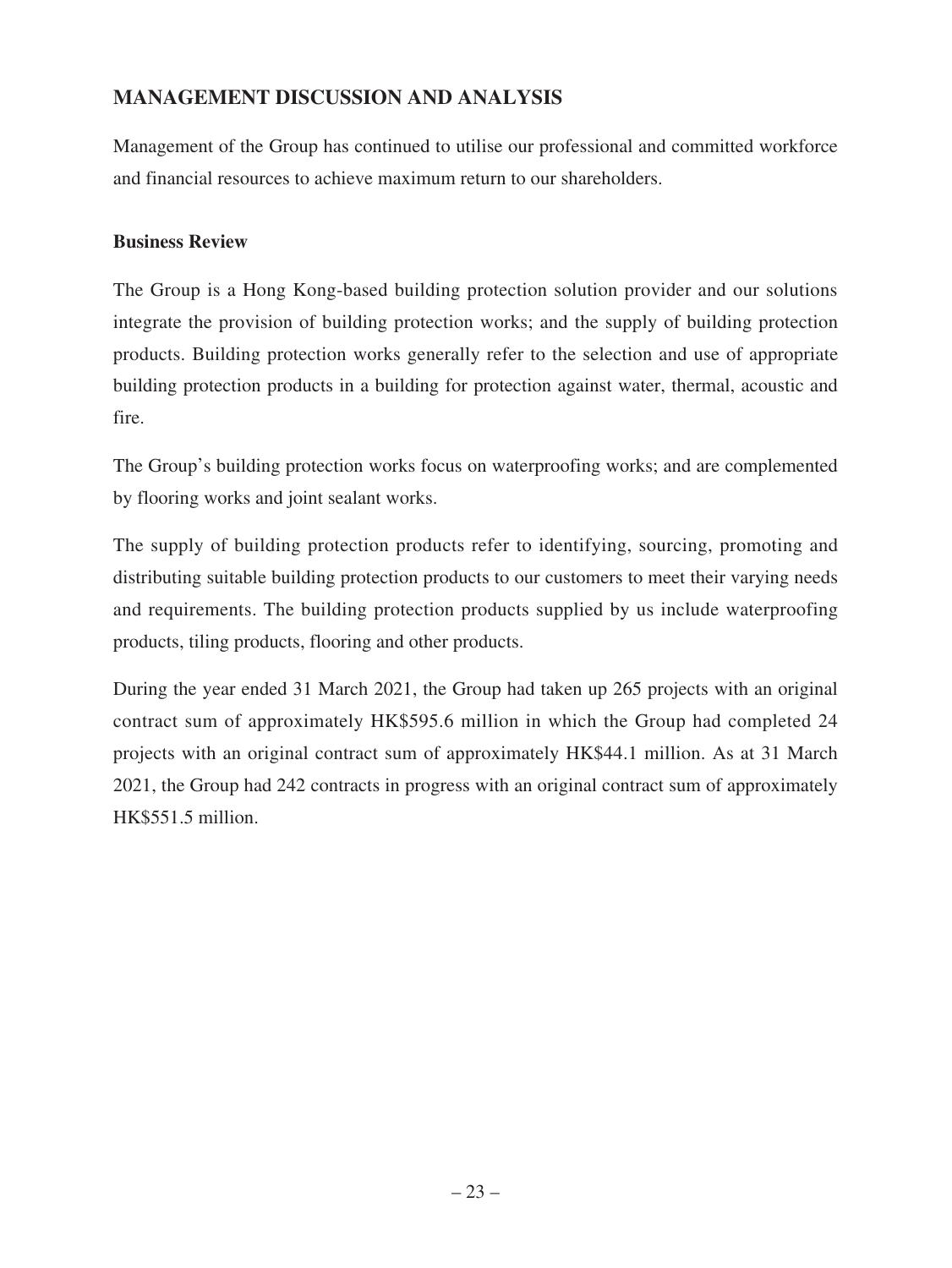#### **Prospects**

The impacts of COVID-19 epidemic (the "**Epidemic**") have caused pressure worldwide and dampened the development of various industries, with no exception for the construction industry. Due to the sudden and rapid spread of the Epidemic, a series of enhanced precautionary and control measures have been undertaken by the governments across the world including Hong Kong and Macau. The significant reduction of social and business activities and the subsequent quarantine measures have adversely affected the economy in Hong Kong, including the slowdown in the progress of construction projects. As a result, some of the Group's building protection works in the construction sites have been held up or delayed, such influences might continue until the Epidemic is contained and this would affect the operational and financial performance of the Group.

The Group estimates that the degree of COVID-19 impact would be dependent on the outcome of various preventive measures and the duration of the Epidemic. The Group is closely monitoring the market development and continuously evaluating the financial impact of the COVID-19 situation. Given the unpredictability of future development of COVID-19, the impacts to the Group could not be reasonably and accurately estimated at this stage. However, for the time being, the Group's building protection work projects on hand are in steady progress and the Group did not experience any shortages or difficulties in the supply of building protection products.

Since the outbreak of the Epidemic in early 2020, the Group has implemented measures, including frequent workspace cleaning with disinfectant, ensuring the wearing of surgical masks of all staff at work, and conducting body temperature test to protect the health and safety of the employees. The Group will continue to closely monitor the development of the Epidemic and will take necessary actions to control costs and drive efficiency to maintain profitability and competitiveness in the market.

Going forward, the Group will continue to strengthen its market position by expanding its workforce and competing for more building protection work projects in Hong Kong. The Directors remain confident in the prospect of the Group and are committed in creating longterm and sustainable value for the Company and its shareholders.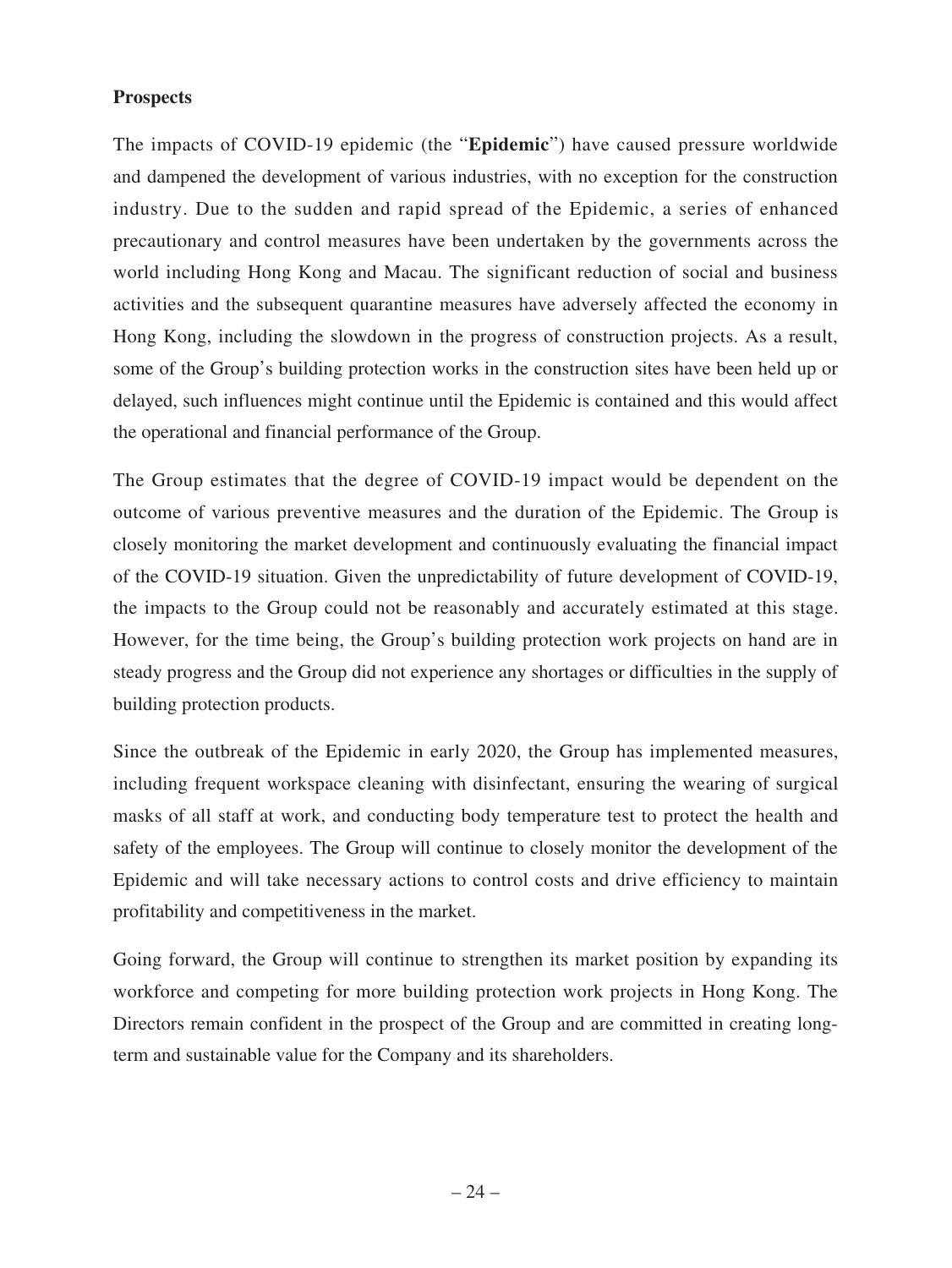#### **Principal risks and uncertainties**

There are certain risks that could adversely affect the Group's operations and financial results. The major uncertainties may include:

- (i) the Group derives revenue from projects and purchase orders of a non-recurrent nature, where there is no guarantee that customers will provide the Group with new business or that the Group will secure new contracts;
- (ii) the Group determines the contract price based on estimated time and costs involved in the project. An under-estimation or ineffective cost management may adversely affect the Group's financial results;
- (iii) the outbreak of COVID-19 worldwide may significantly and adversely impact the Group's business operation and financial performance;
- (iv) the timing of the Group's payment to suppliers may not match the receipt of payment from customers;
- (v) the Group relies on its major subcontractors to help complete the building protection works projects. Any material surges of their charges or any substandard work by subcontractors will affect the Group to a large extent;
- (vi) the Group relies on independent third party suppliers for production of all its own-brand building protection products; and
- (vii) the Group relies on brand owners and manufacturers for the supply of building protection products to satisfy its business operation needs. Failure to secure a steady supply of these products to the Group may adversely affect its results of business operations.

Save as disclosed above, principal risks and uncertainties affecting the Group as disclosed in the Prospectus remain substantially unchanged since the listing of the Company's shares on GEM of the Stock Exchange (the "**Listing**") on 23 April 2020 (the "**Listing Date**") and up to the date of this announcement. For details and other risks and uncertainties faced by the Group, please refer to the section headed "Risk Factors" in the Prospectus.

The Group will continue to use its best effort to ensure it has sufficiently mitigated the risks present in its operations and financial position as efficiently and effectively as possible.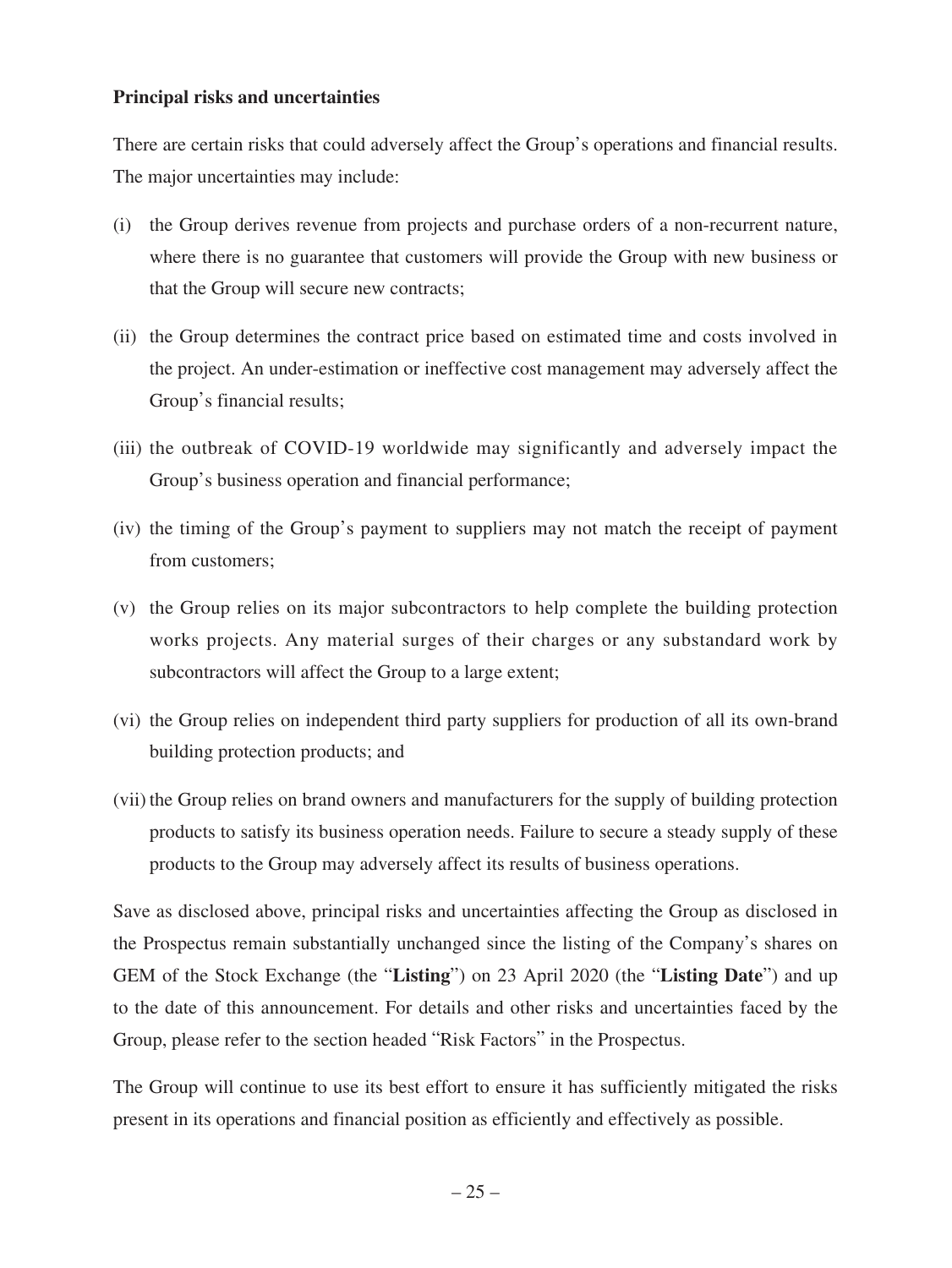#### **Compliance with Laws and Regulations**

The Group has adopted risk management and internal control policies to monitor the on-going compliance with the relevant laws and regulations. To the best of the Directors' knowledge, information and belief, having made all reasonable enquiries, our Group has complied in material respects with the relevant laws and regulations that have a significant impact on the business and operation of our Group during the year ended 31 March 2021.

#### **Financial Performance**

The Group recorded a total revenue of approximately HK\$178.9 million for the year ended 31 March 2021, representing a decrease of approximately HK\$20.4 million or 10.2% as compared to that of approximately HK\$199.3 million for the year ended 31 March 2020. Profit and total comprehensive income for the year ended 31 March 2021 was approximately HK\$12.4 million, representing a decrease of approximately HK\$7.0 million or 36.1% as compared to that of approximately HK\$19.4 million for the year ended 31 March 2020. Such decrease was mainly attributable to the combined effect of the postponement and slowdown of certain construction projects in Hong Kong caused by the prolonged outbreak of novel coronavirus (COVID-19) during the year, as well as the increase in the Group's staff costs and professional fee after the Listing.

## **LIQUIDITY AND FINANCIAL RESOURCES**

As at 31 March 2021, the Group had total assets of approximately HK\$221.0 million (31 March 2020: HK\$185.5 million), including pledged bank deposit and bank balances and cash of approximately HK\$58.6 million (31 March 2020: HK\$40.7 million), representing an increase of approximately HK\$35.5 million, or 19.1%. Such increase was mainly attributable to the increase in recognised contract assets from the completion of our building protection works and cash proceeds upon the Listing.

Equity attributable to equity holders of the Company as at 31 March 2021 was approximately HK\$171.2 million, representing an increase of approximately HK\$47.7 million as compared to that of approximately HK\$123.5 million as at 31 March 2020. Such change was primarily attributable to (i) the capitalisation of listing expenses; and (ii) the issue of 250,000,000 new shares issued at the price of HK\$0.24 per share by the Share Offer on 23 April 2020.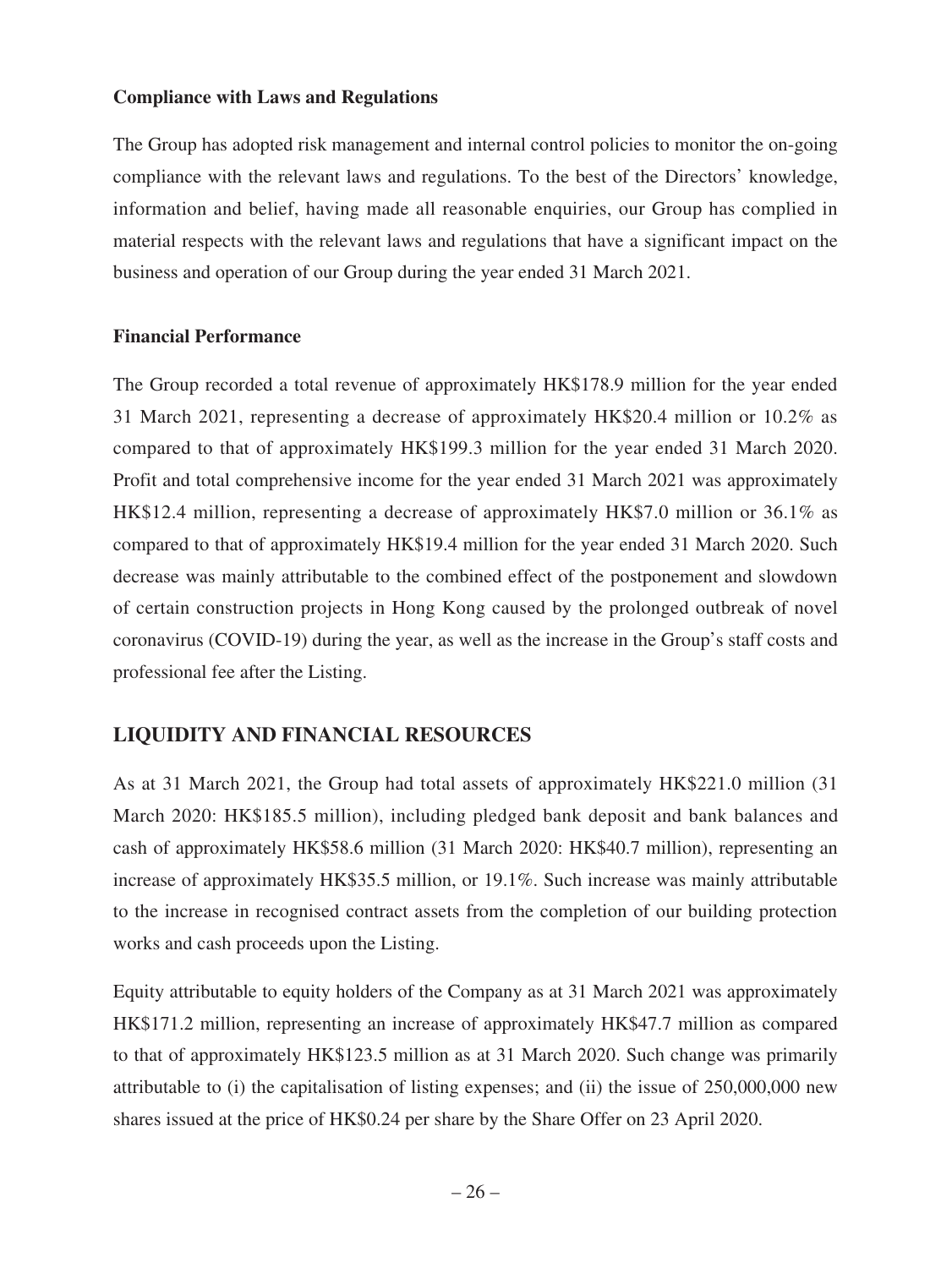The Group's financial position remains solid and we have sufficient cash and cash equivalent to meet our liabilities when they become due.

### **Gearing ratio**

The Group's gearing ratio (dividing lease liabilities by equity attributable to equity holders of the Company at the year-end date) increased from 1.3% as at 31 March 2020 to 2.5% as at 31 March 2021. Such increase was mainly attributable to the increase in lease liabilities during the year ended 31 March 2021.

## **Current ratio**

As at 31 March 2021, the Group had net current assets of approximately HK\$165.2 million, representing a significant increase of approximately HK\$46.7 million as compared to that of approximately HK\$118.5 million as at 31 March 2020. As a result, the Group's current ratio, which was calculated based on the total current assets divided by total current liabilities at the year-end date, increased to approximately 4.5 times as at 31 March 2021 from 3.0 times as at 31 March 2020.

## **Treasury Policy**

The Group has adopted a prudent financial management approach towards its treasury policy and thus maintained a healthy liquidity position throughout the reporting period. The management of the Group regularly reviews the recoverable amounts of contract assets and trade receivables by performing ongoing credit assessments and monitoring prompt recovery and if necessary making adequate impairment losses for irrecoverable amounts. In order to achieve better cost control and minimise the cost of funds, the Group's treasury activities are centralised and cash is generally deposited with leading licensed banks in Hong Kong and denominated in Hong Kong dollars.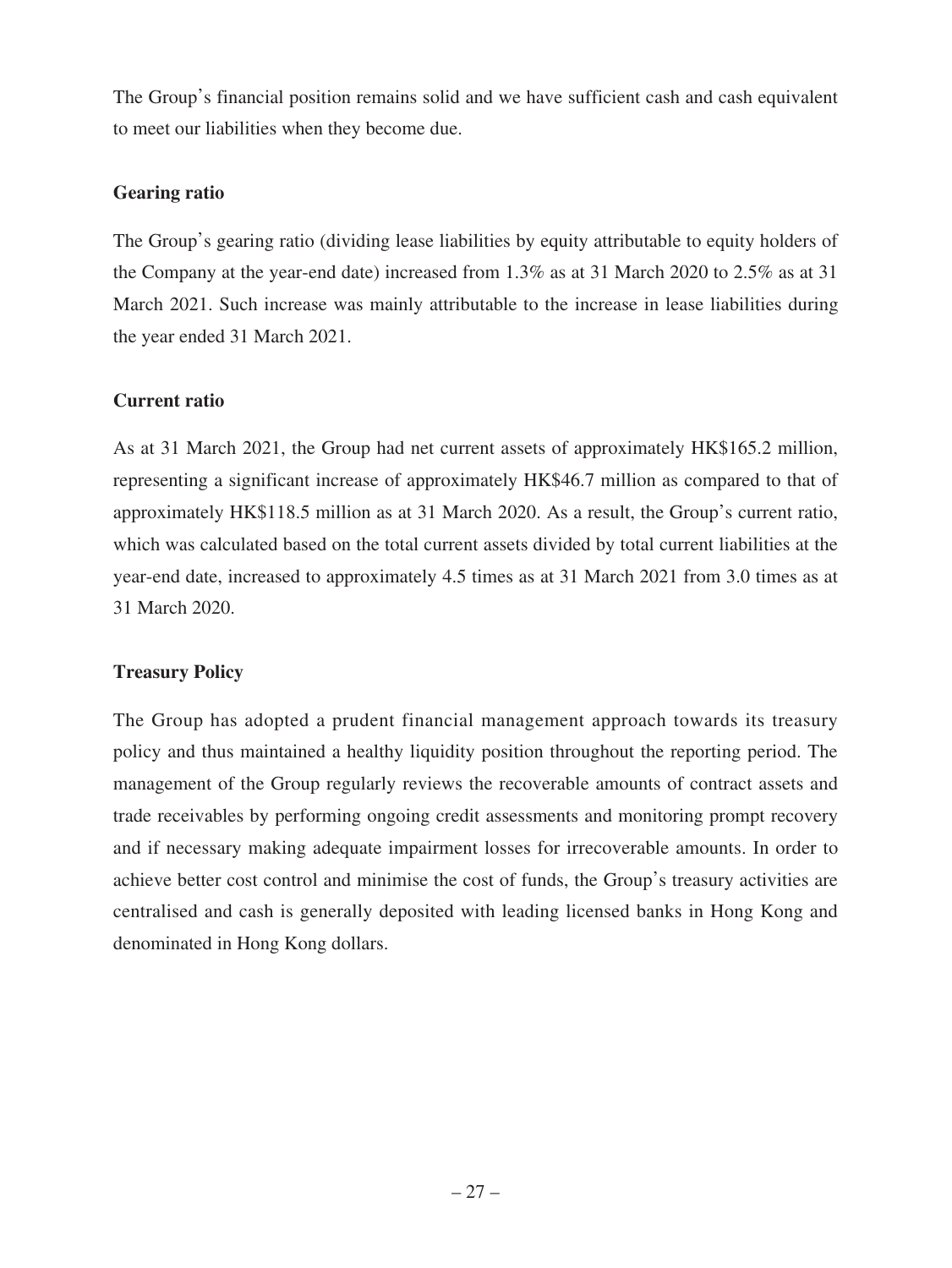## **SIGNIFICANT INVESTMENTS HELD**

As at 31 March 2021, the Group did not hold any significant investment (31 March 2020: Nil).

# **MATERIAL ACQUISITIONS AND DISPOSAL OF SUBSIDIARIES, ASSOCIATES AND JOINT VENTURES**

There were no material acquisition or disposal of subsidiaries, associates or joint ventures during the year ended 31 March 2021.

# **EMPLOYEES AND REMUNERATION POLICIES**

As at 31 March 2021, the Group had 100 employees excluding the Directors. Total staff costs incurred excluding Directors' remuneration for the year ended 31 March 2021 were approximately HK\$29.0 million (31 March 2020: HK\$22.8 million). The remuneration package offered to the Group's employees includes salary, commission and discretionary bonus. The Group's remuneration policies are in line with the prevailing market practices and the staff remuneration is determined on the basis of the performance and experience of each individual employee.

# **FUTURE PLANS FOR MATERIAL INVESTMENTS AND CAPITAL ASSETS**

Save as disclosed in this announcement as at 31 March 2021, the Group did not have any other plan for material investments or capital assets.

# **FOREIGN CURRENCY FLUCTUATION**

The revenue of the Group is mainly denominated in Hong Kong dollars. However, some of our waterproofing products are sourced from overseas countries and the Mainland China and settled in currencies including Euro, US Dollars, Hong Kong dollars and Renminbi. Therefore, the Group is subject to risks associated with foreign exchange rate fluctuations, particularly the Hong Kong dollars against Renminbi or Euro. The Group currently has no foreign currency hedging policy and the management will monitor the foreign exchange exposure by closely monitoring the movements of foreign currency rates. The Group will consider hedging significant foreign currency exposure should the need arise.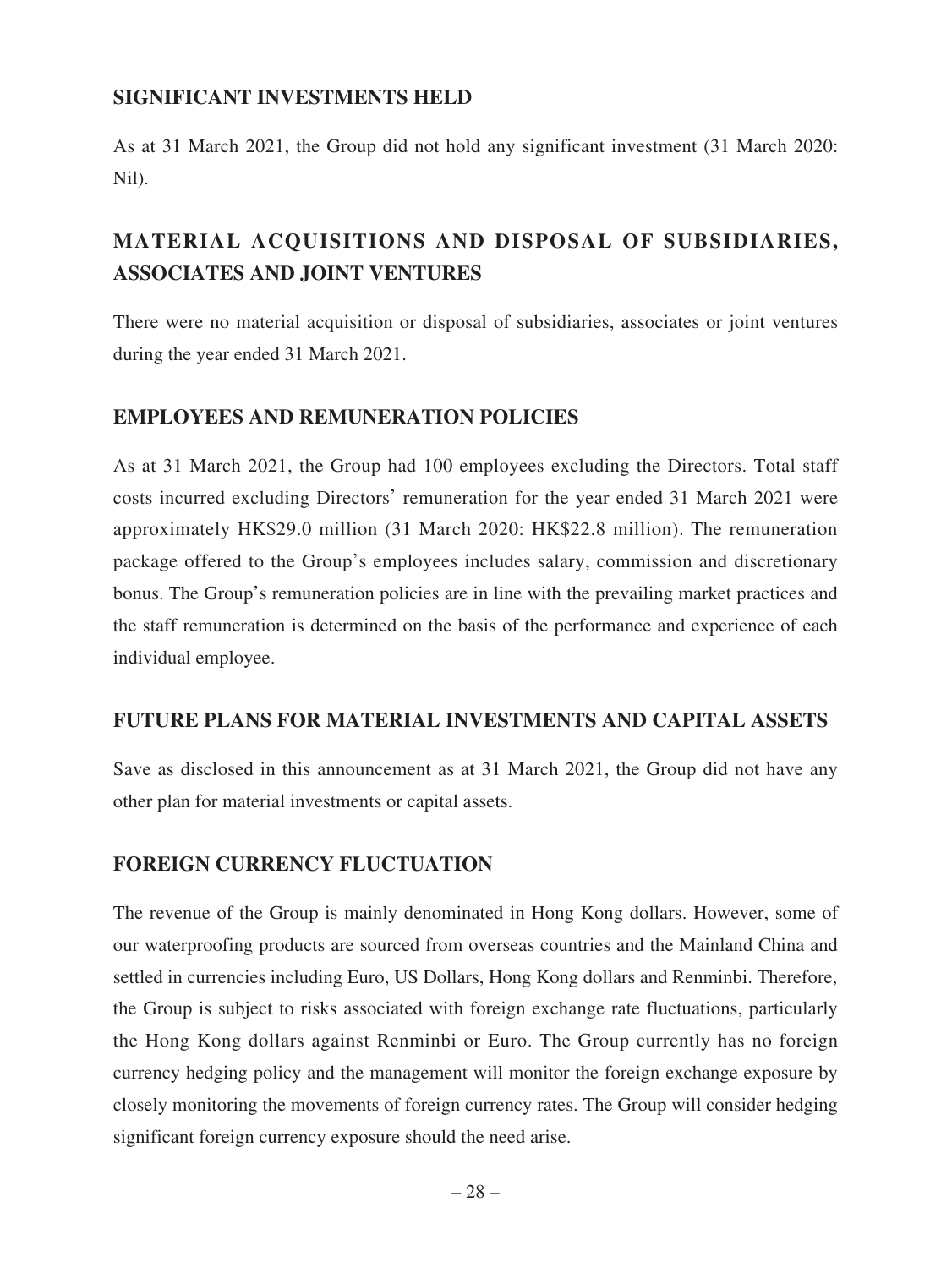## **CONTINGENT LIABILITIES**

As at 31 March 2021, the Group did not have any significant contingent liabilities (31 March 2020: Nil).

### **EVENT AFTER THE REPORTING PERIOD**

On 30 April 2021, Sunray Engineering (HK) Company Limited ("**Sunray HK**") (an indirect wholly-owned subsidiary of the Company) entered into a sale and purchase agreement in relation to the acquisition of a property 6between Wellsum Development Co., Ltd ("**Vendor**"), pursuant to which Sunray HK agreed to purchase and the Vendor agreed to sell the property at a consideration of HK\$43,000,000 subject to the terms and conditions set out therein. It is a term in the agreement that Sunray HK agreed to lease back the property to the Vendor for a term of six months commencing on 1 July 2021 and ending on 31 December 2021.

Save as disclosed in this announcement, there is no other important event affecting the Group since 31 March 2021 and up to date of this announcement.

## **PURCHASE, SALE AND REDEMPTION OF SHARES**

The Company did not redeem any of its securities listed and traded on the Stock Exchange, nor did the Company or any of its subsidiaries purchase or sell any of such securities during the year ended 31 March 2021 and up to the date of this announcement.

#### **COMPETING INTERESTS**

As at 31 March 2021, none of the Directors, nor the substantial shareholders of the Company and their respective close associates has any interest in a business that competes or may compete, whether directly or indirectly, with the business of the Group.

#### **AUDIT COMMITTEE**

The Group's financial statements for the year ended 31 March 2021 have been reviewed by the audit committee of the Board, which is of the opinion that such statements comply with the applicable accounting standards, the GEM Listing Rules and legal requirements, and that adequate disclosures have been made.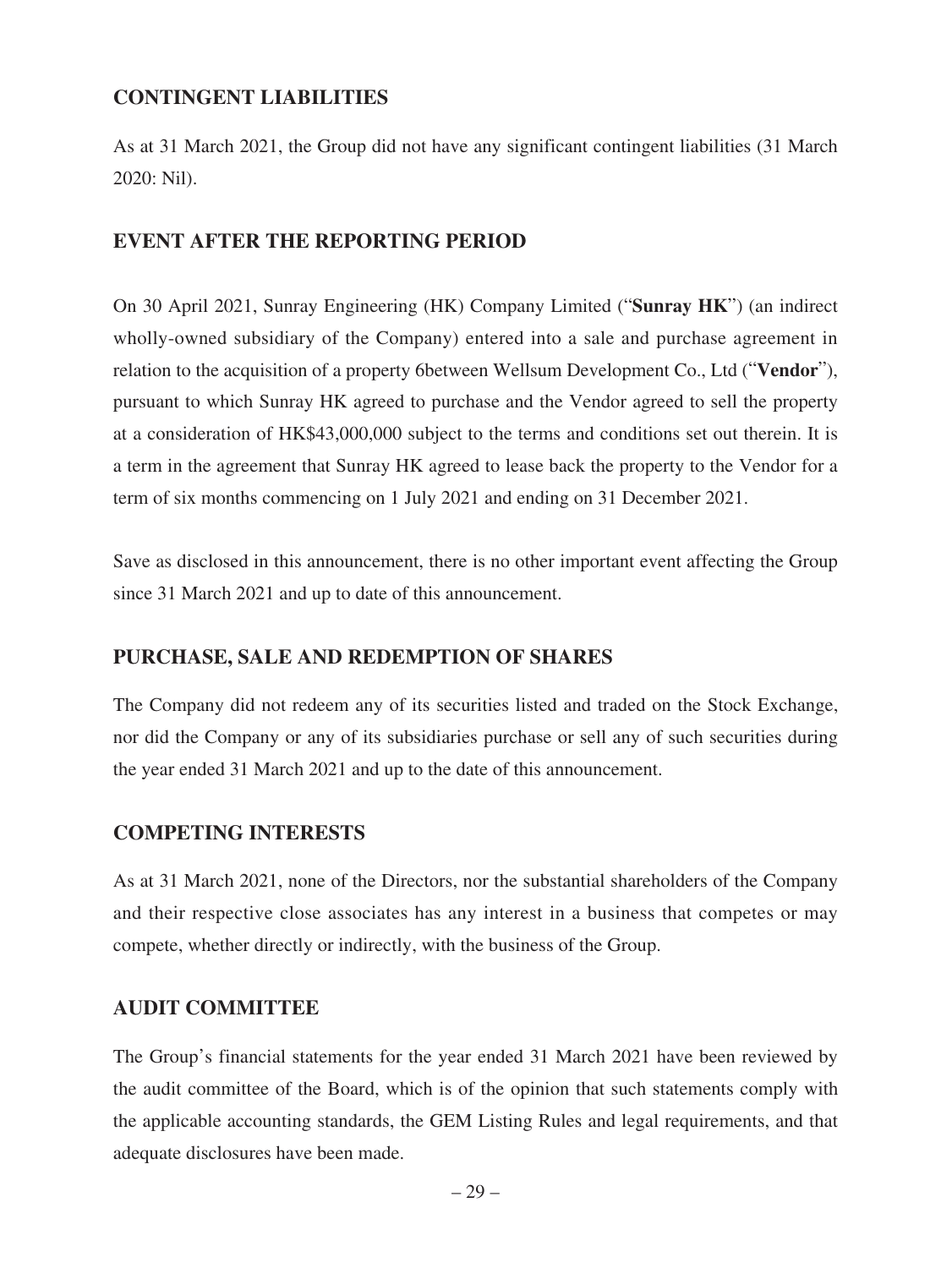# **CORPORATE GOVERNANCE**

The Company is firmly committed to maintaining statutory and regulatory standards and adherence to the principles of corporate governance emphasising transparency, independence, accountability, responsibility and fairness. The Board ensures that effective self-regulatory practices exist to protect the interests of the shareholders of the Company.

The Company has applied the principles and complied with all the code provisions as set out in the Corporate Governance Code (the "**Code**") contained in Appendix 15 of the GEM Listing Rules throughout the year ended 31 March 2021, save for the deviations discussed below.

Under the code provision A.2.1, the roles of chairman and chief executive officer should be separated and should not be performed by the same individual. The division of responsibilities between the chairman and chief executive officer should be clearly established and set out in writing.

Mr. Lam is both the chairman and chief executive officer of the Company who is responsible for managing the Board and the Group's business. Mr. Lam has been both chairman and chief executive officer of the Company since its incorporation. The Board considers that, with the present Board structure and scope of business of the Group, there is no imminent need to separate the roles into two individuals as Mr. Lam is perfectly capable of distinguishing the priority of these roles in which he has been acting. However, the Board will continue to review the effectiveness of the Group's corporate governance structure to assess whether the separation of the positions of chairman and chief executive officer is necessary.

## **DIVIDEND**

The Board does not recommend any payment of final dividend for the year ended 31 March 2021 (31 March 2020: 0.58 HK cents per share).

A final dividend in respect of the year ended 31 March 2020 of 0.58 HK cents per share, in an aggregate amount of HK\$5,800,000 was paid in September 2020.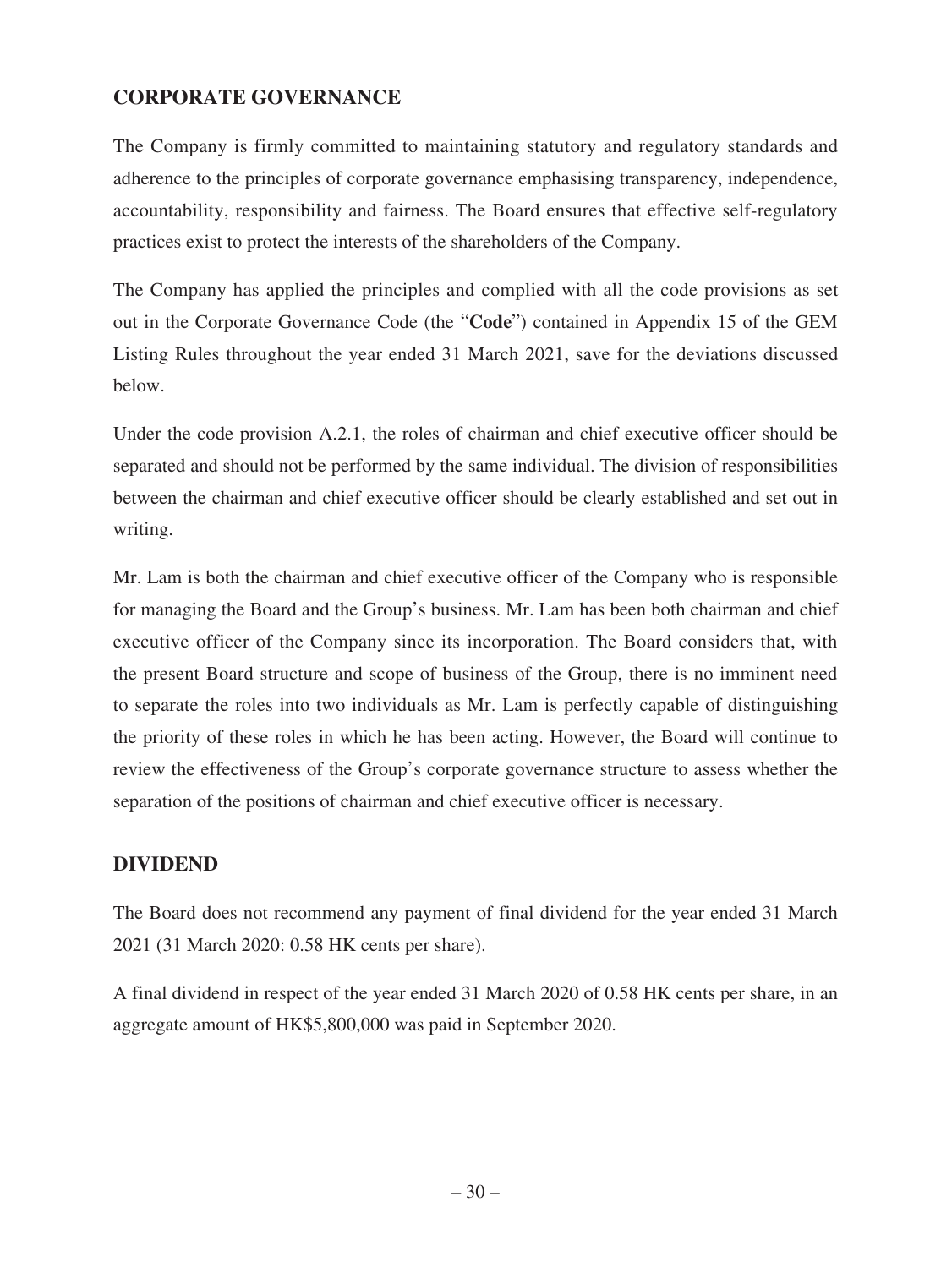## **COMPLIANCE WITH RULES 5.48 TO 5.67 OF THE GEM LISTING RULES**

The Company has adopted a code of conduct regarding directors' securities transactions on terms no less exacting than the required standard of dealing as set out in Rules 5.48 to 5.67 of the GEM Listing Rules throughout the year ended 31 March 2021. Having made specific enquiry of all Directors, the Directors have complied with such code of conduct and the required standard of dealings throughout the year ended 31 March 2021.

#### **SCOPE OF WORK OF MESSRS. DELOITTE TOUCHE TOHMATSU**

The figures in respect of the Group's consolidated statement of financial position, consolidated statement of profit or loss and other comprehensive income and the related notes thereto for the year ended 31 March 2021 as set out in this announcement have been agreed by the Group's auditor, Messrs. Deloitte Touche Tohmatsu (the "**Auditor**"), to the amounts set out in the Group's audited consolidated financial statements for the year. The work performed by the Auditor in this respect did not constitute an assurance engagement in accordance with Hong Kong Standards on Auditing, Hong Kong Standards on Review Engagements or Hong Kong Standards on Assurance Engagements issued by the Hong Kong Institute of Certified Public Accountants and consequently no assurance has been expressed by the Auditor on this announcement.

## **ANNUAL GENERAL MEETING**

The annual general meeting of the Company will be held on Friday, 20 August 2021, the notice of which shall be sent to the shareholders of the Company in accordance with the Articles, the GEM Listing Rules and other applicable laws and regulations.